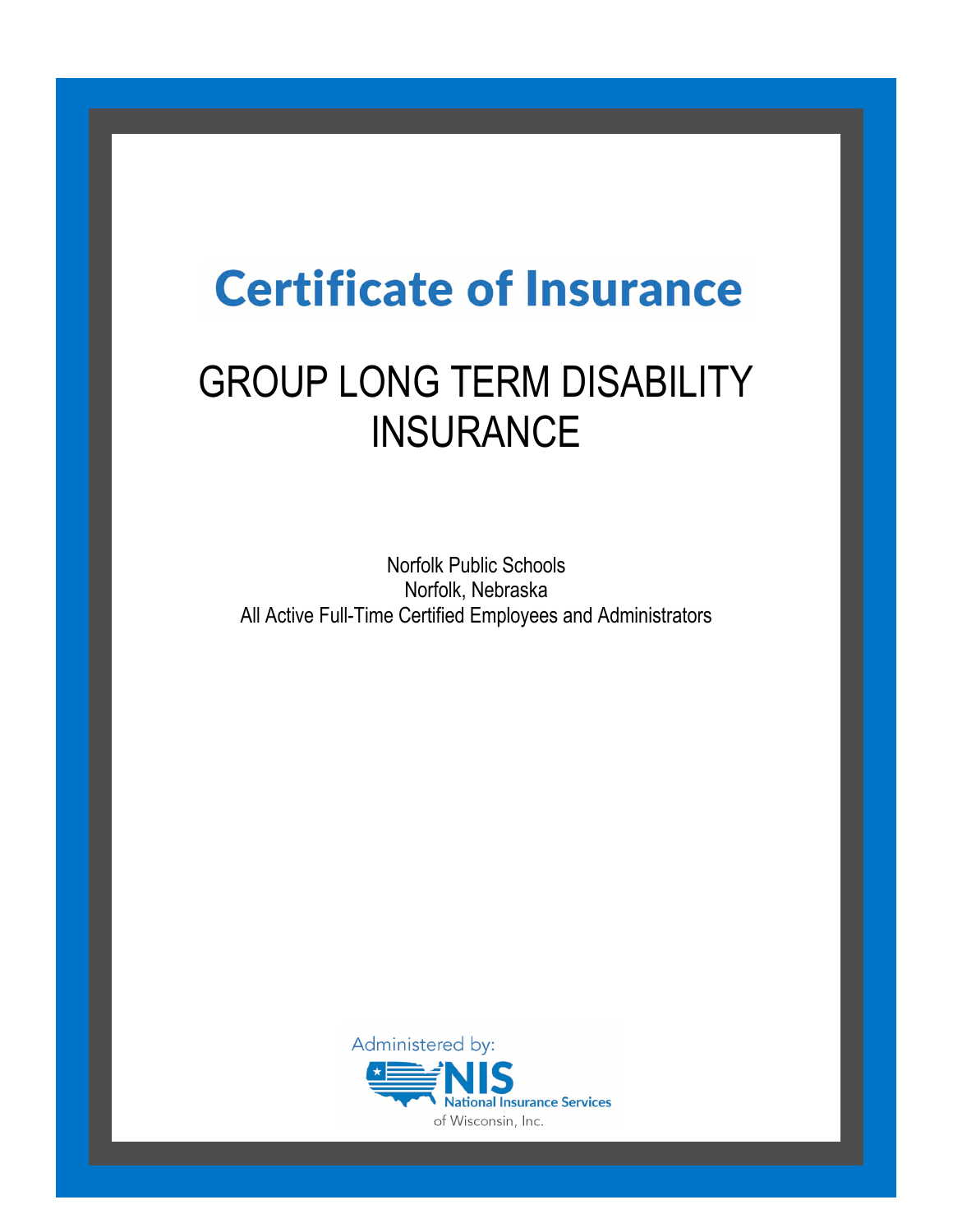#### **MADISON NATIONAL LIFE INSURANCE COMPANY, INC.**

#### 1241 John Q. Hammons Drive · Madison, WI 53717

#### GROUP LONG TERM DISABILITY INSURANCE CERTIFICATE OF COVERAGE

The Group Policy has been issued to the Policyowner. No coverage under the Group Policy is in effect until approved in writing by Madison National Life Insurance Company, Inc.

The Employer must apply for group long term disability insurance coverage under the Group Policy and join the Policyowner by submitting a completed Joinder Agreement and agreeing to pay premiums. The Group Policy contains numerous optional and variable provisions. The options and variables we have approved for the Employer's coverage under the Group Policy are contained in the Joinder Agreement and the Certificate(s) of Coverage. Only those provisions of the Group Policy which appear in the Joinder Agreement and the Certificate(s) of Coverage will apply to the Employer's coverage under the Group Policy. All provisions on this and the following pages are part of the Certificate of Coverage.

The Group Policy is on file and available for review at the main office of the Policyowner. The Certificate summarizes and explains the parts of the Group Policy that apply to you. This certificate is not an insurance policy. In the event of any conflict between the Group Policy and the Certificate, the Group Policy will control.

This Certificate replaces any other Certificates previously provided to you under the Group Policy.

Unless defined differently within a particular provision, the terms "you" and "your" mean the Eligible Person. "We", "us" and "our" mean Madison National Life Insurance Company. Other defined terms appear with their initial letters capitalized. References to section headings appear in quotation marks.

#### **MADISON NATIONAL LIFE INSURANCE COMPANY, INC.**

By

Lawy R Graham

Larry R. Graber President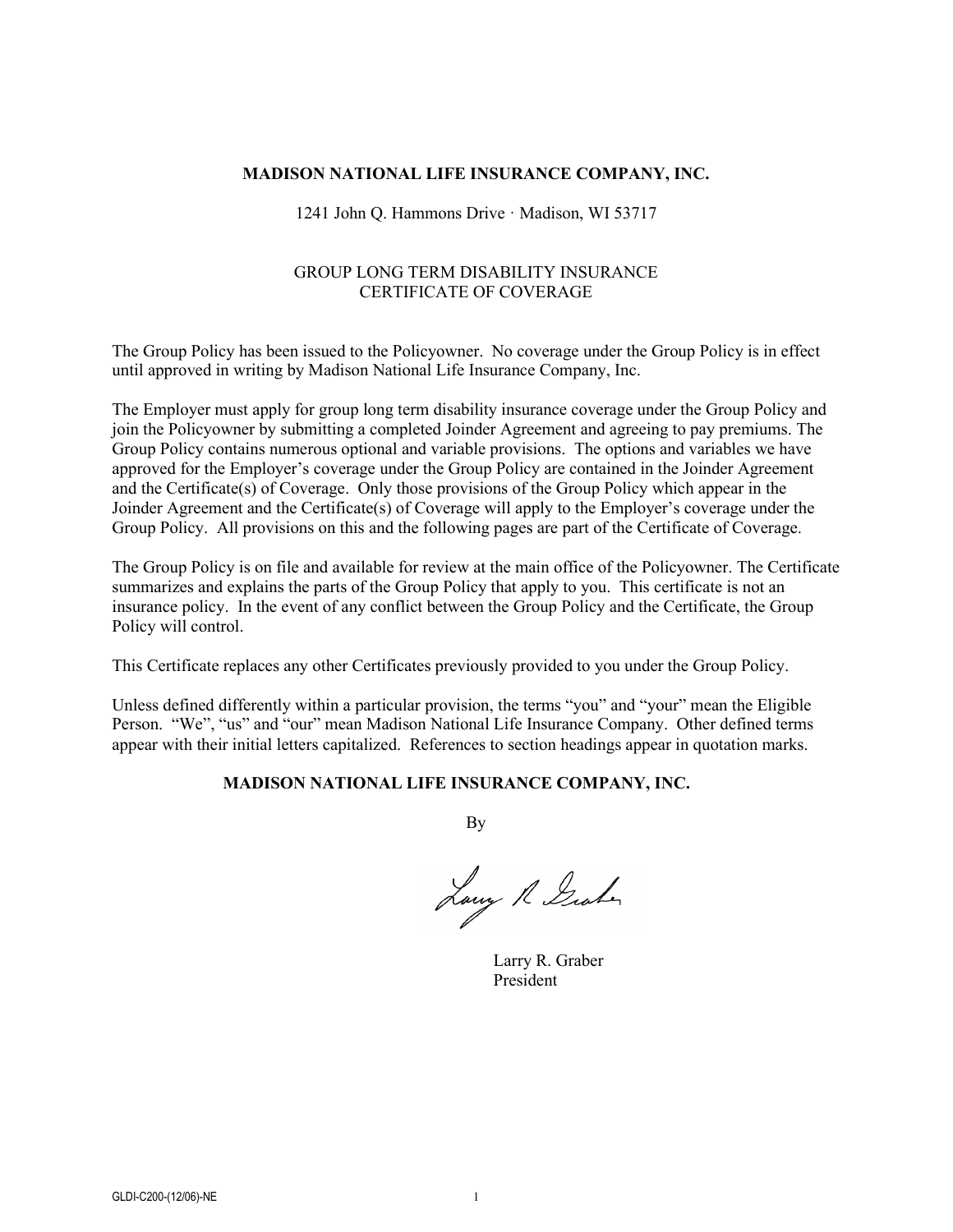#### TABLE OF CONTENTS

| Ι.     |                                                                        |  |  |
|--------|------------------------------------------------------------------------|--|--|
| П.     |                                                                        |  |  |
| Ш.     |                                                                        |  |  |
| IV.    |                                                                        |  |  |
| V.     |                                                                        |  |  |
| VI.    |                                                                        |  |  |
| VII.   |                                                                        |  |  |
| VIII.  |                                                                        |  |  |
| IX.    |                                                                        |  |  |
| Х.     |                                                                        |  |  |
| XI.    |                                                                        |  |  |
| XII.   |                                                                        |  |  |
| XIII.  |                                                                        |  |  |
| XIV.   |                                                                        |  |  |
| XV.    |                                                                        |  |  |
| XVI.   |                                                                        |  |  |
| XVII.  |                                                                        |  |  |
| XVIII. |                                                                        |  |  |
| XIX.   |                                                                        |  |  |
| XX.    |                                                                        |  |  |
| XXI.   |                                                                        |  |  |
| XXII.  |                                                                        |  |  |
| XXIII. |                                                                        |  |  |
| XXIV.  |                                                                        |  |  |
| XXV.   |                                                                        |  |  |
| XXVI.  |                                                                        |  |  |
| XXVII. | TERMINATION OR AMENDMENT OF THE GROUP POLICY AND EMPLOYER COVERAGE  28 |  |  |
|        |                                                                        |  |  |
| XXIX.  |                                                                        |  |  |
| XXX.   |                                                                        |  |  |
| XXXI.  |                                                                        |  |  |
| XXXII. |                                                                        |  |  |
|        |                                                                        |  |  |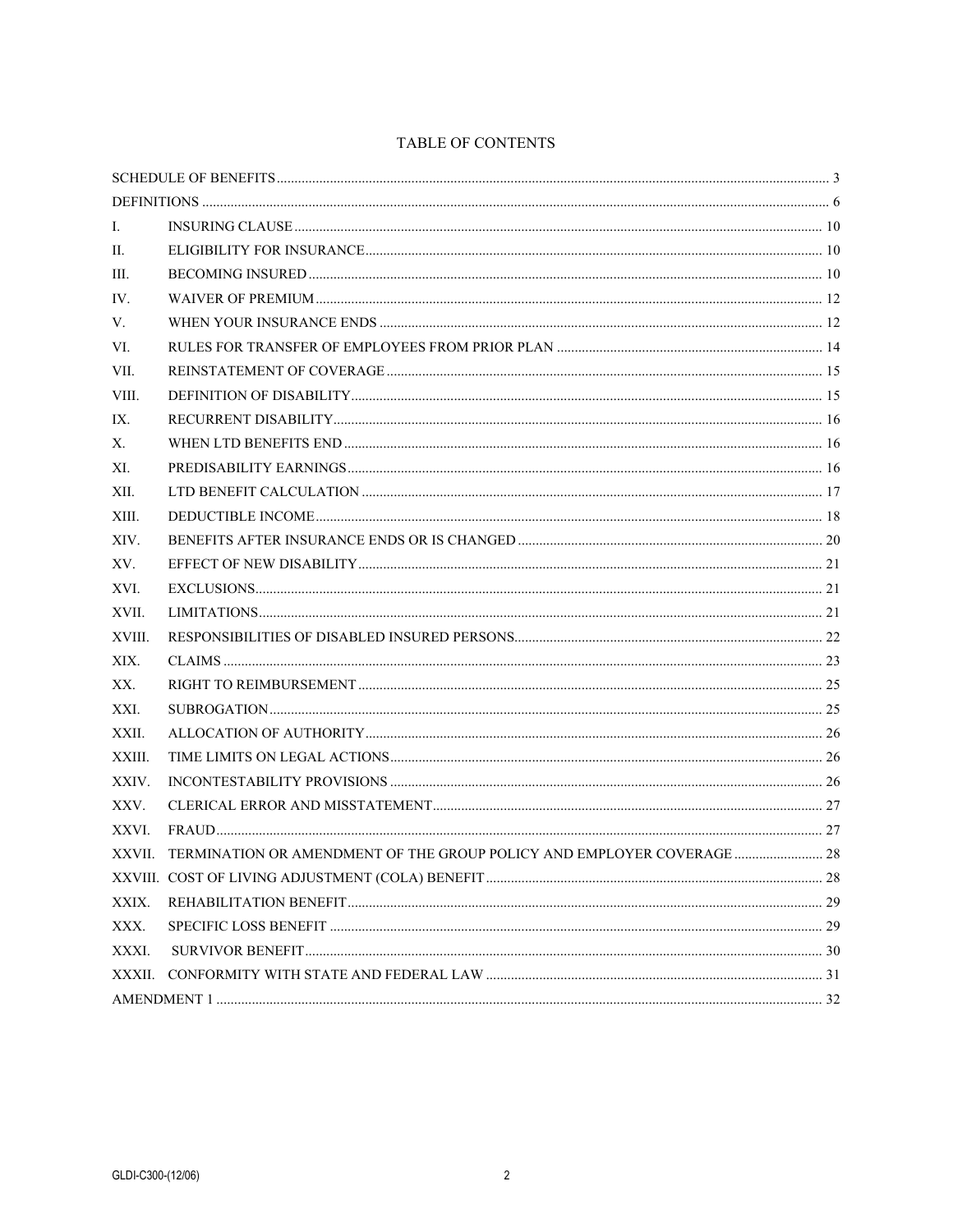## **SCHEDULE OF BENEFITS**

| $Emplayer(s)$ :                       | Norfolk Public Schools                                                                                                                          |  |
|---------------------------------------|-------------------------------------------------------------------------------------------------------------------------------------------------|--|
| Plan Number:                          | 6253                                                                                                                                            |  |
| Original Plan Effective Date:         | September 1, 2001                                                                                                                               |  |
| <b>Benefits Revised Date:</b>         | February 1, 2020                                                                                                                                |  |
| Eligible Class:                       | Class 01: All Active Full-Time Certified<br><b>Employees and Administrators</b>                                                                 |  |
| <b>Employer Premium Contribution:</b> | 0%                                                                                                                                              |  |
| <b>Elimination Period:</b>            | End of accumulated sick pay                                                                                                                     |  |
| Minimum Hourly Work Requirement:      | 17.5 hours per week                                                                                                                             |  |
| <b>Waiting Period:</b>                | None                                                                                                                                            |  |
| Evidence of Insurability:             | Required for Late Enrollees, Increases and<br>amounts exceeding the Guarantee Issue                                                             |  |
| <b>Employee Eligibility Date:</b>     | Upon completion of the Waiting Period                                                                                                           |  |
| Minimum Participation Requirement:    | 10 lives all classes combined                                                                                                                   |  |
| Leaves and Sabbaticals:               | Coverage with premium payment while on<br>FMLA leave; Coverage with premium payment<br>for up to one year while on Paid or Unpaid<br>Sabbatical |  |
| Definition of Disability:             | Zero Day                                                                                                                                        |  |
| Own Occupation Period:                | 60 months following the end of the Elimination<br>Period                                                                                        |  |
| Any Occupation Period:                | From the end of the Own Occupation Period to<br>the end of the Maximum Benefit Period                                                           |  |
| Recurrent Disability:                 | 6 months                                                                                                                                        |  |
| Predisability Earnings:               | Base pay plus Overtime Pay; Extra Duty Pay;<br>Fringe Benefits; and Extra Pay (Stipends)                                                        |  |
| Maximum Monthly Covered Salary:       | \$23,333                                                                                                                                        |  |
| LTD Benefit Percentage:               | $66 - 2/3%$                                                                                                                                     |  |
| Maximum Monthly Benefit:              | \$15,556                                                                                                                                        |  |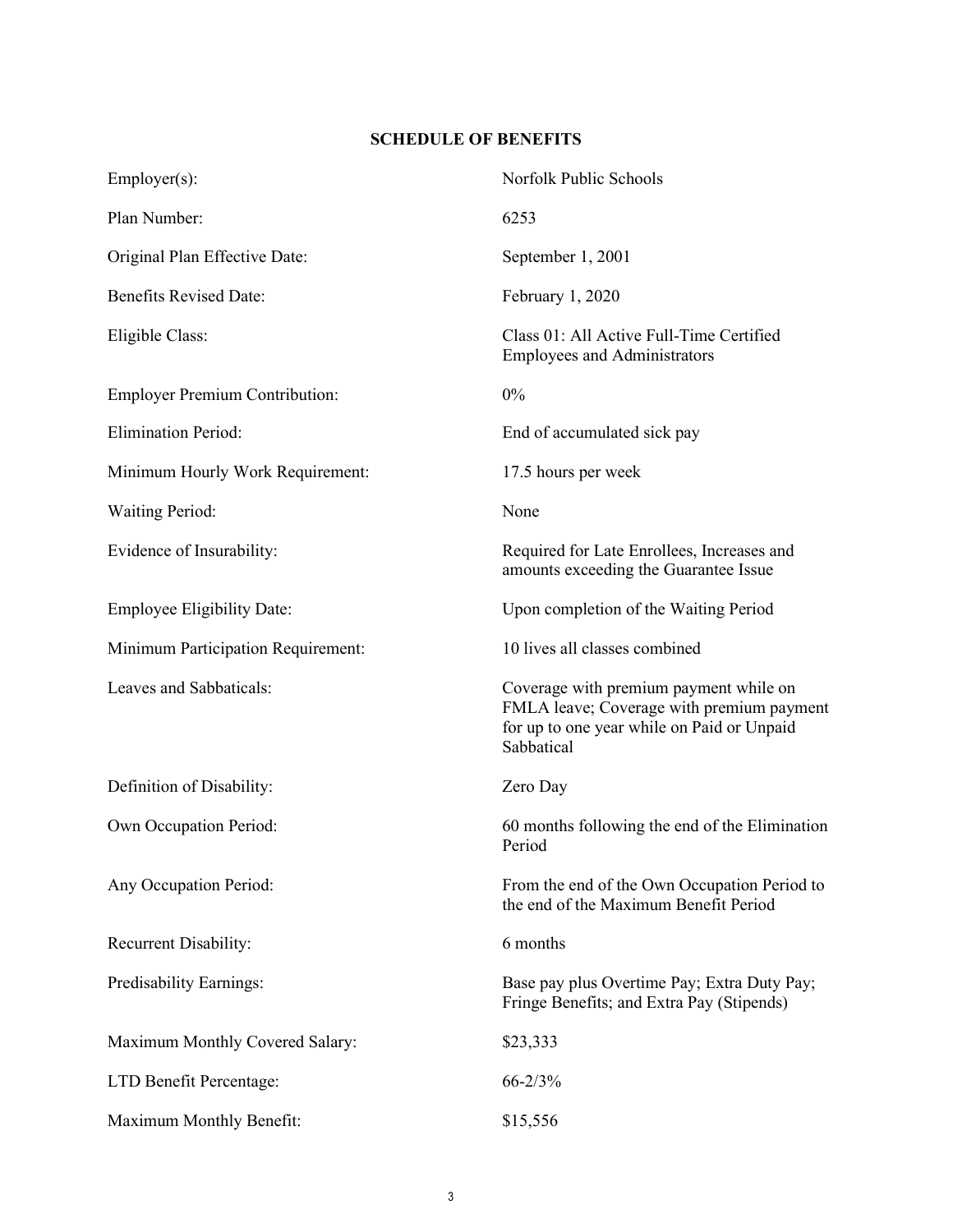Maximum Benefit Period:

Guarantee Issue:  $\text{Sup} \, \mathbb{S}^0$  if group participation is less than 70%; \$15,556 if group participation is 70% or higher

Minimum Monthly Benefit: Greater of \$100 or 10% of Gross LTD Benefit

| Age at                                    | <b>Benefit</b>              |  |  |  |
|-------------------------------------------|-----------------------------|--|--|--|
| Disablement                               | Duration                    |  |  |  |
| Age 59 and                                | The day before              |  |  |  |
| younger                                   | attaining the Social        |  |  |  |
|                                           | <b>Security Normal</b>      |  |  |  |
|                                           | Retirement Age as           |  |  |  |
|                                           | stated in the 1983          |  |  |  |
|                                           | Revision or any             |  |  |  |
|                                           | later revision of the       |  |  |  |
|                                           | <b>United States Social</b> |  |  |  |
|                                           | Security Act                |  |  |  |
| Age 60 through                            | To the later of the         |  |  |  |
| Age 64                                    | above or 36 Months          |  |  |  |
| Age 65 through                            | 24 months                   |  |  |  |
| Age 67                                    |                             |  |  |  |
| Age 68 through                            | 18 months                   |  |  |  |
| Age 69                                    |                             |  |  |  |
| Age 70 through                            | 15 months                   |  |  |  |
| Age 71                                    |                             |  |  |  |
| Age 72 and older                          | 12 months                   |  |  |  |
| Lifetime Injury: The Maximum Benefit      |                             |  |  |  |
| Period is extended to lifetime if you are |                             |  |  |  |
| Injured prior to age 55, and such Injury  |                             |  |  |  |
| causes Total Disability within 60 days    |                             |  |  |  |
| from the date of such injury              |                             |  |  |  |

Work Incentive Period: First 12 months of Disability with Work Earnings

LTD Benefit Calculation: Standard – Non-Contract Day

Freeze Type: General Freeze

Mental Disorder Limitation: None - Same as any Physical Disease

Substance Abuse Limitation: None - Same as any Physical Disease

Social Security Integration: Primary Only

Pre-existing Condition Exclusion: 30 days/5 days

Pre-existing Condition Exclusion on Maximum Monthly Benefit increase: 3 months/12 months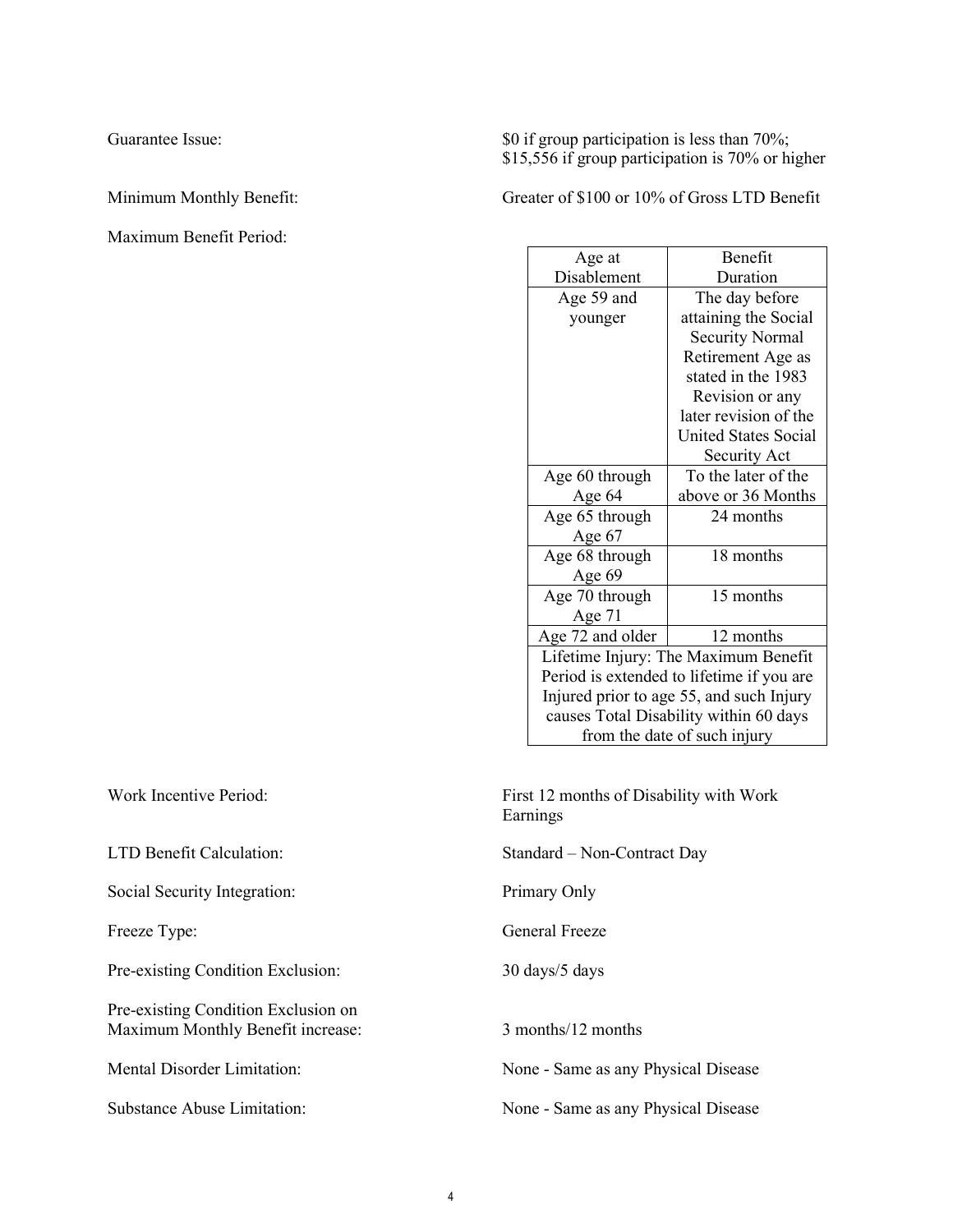| Claim Payment Method:          | Monthly  |
|--------------------------------|----------|
| Cost of Living Adjustment:     | Included |
| <b>Rehabilitation Benefit:</b> | Included |
| Specific Loss Benefit:         | Included |
| Survivor Benefit:              | Included |
|                                |          |

GLDI-C200-(12/06)-NE Rev. 04/01/2020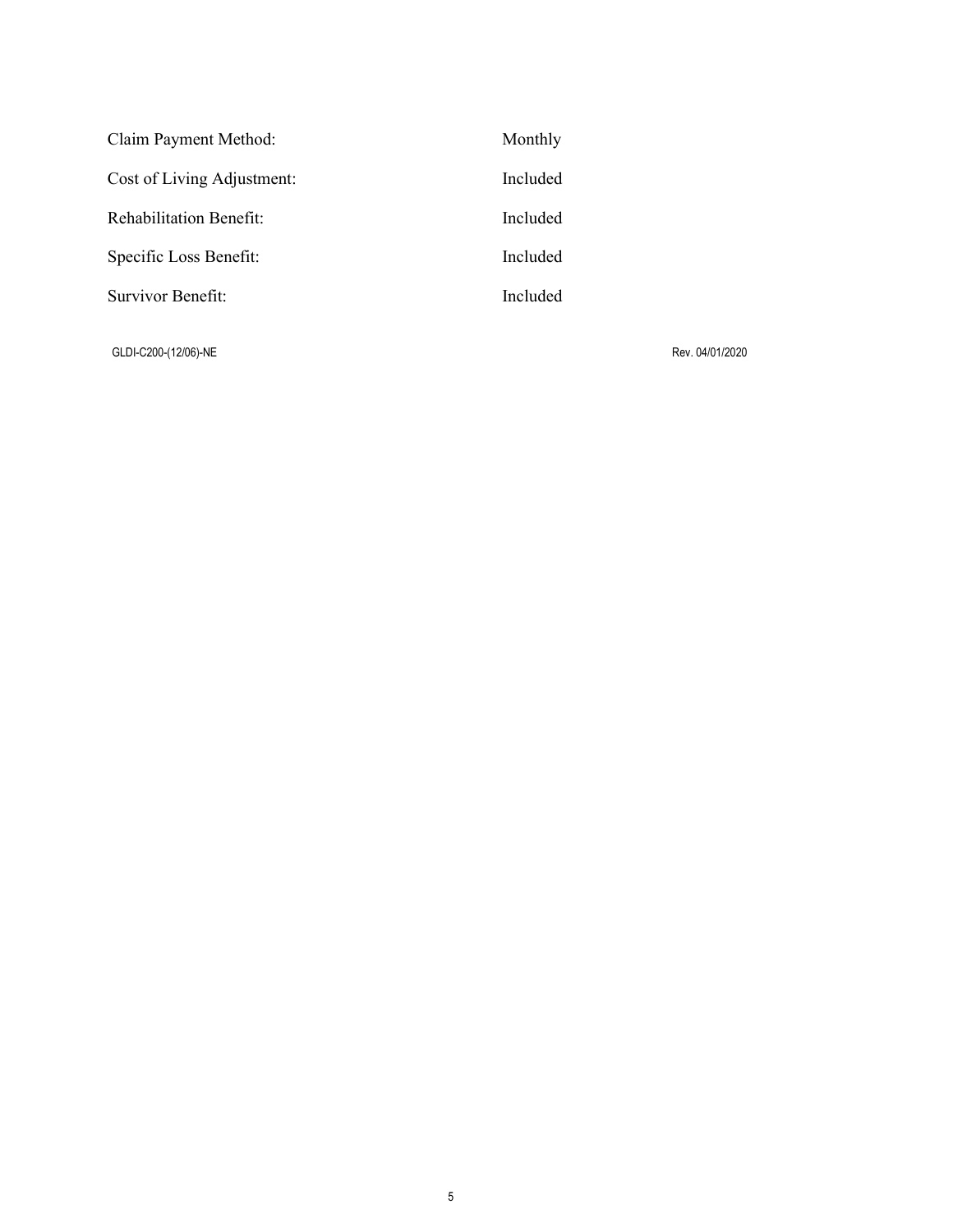#### **DEFINITIONS**

**Active Work** and **Actively at Work** are defined in Section II.

**Any Occupation** means any job for which you are qualified by education, training, or experience regardless of whether you are working in that or another occupation.

**Contributory** means that you pay all or a portion of the premium for insurance.

**CPI-W** means the Consumer Price Index for Urban Wage Earners and Clerical Workers published by the United States Department of Labor. If the CPI-W is discontinued or changed, we may use a comparable index. Where required, we will obtain prior state approval of the new index.

**Deductible Income** is defined in Section XIII.

**Disability** and **Disabled** are defined in Section VIII.

**Eligible Class** means an employment classification defined by the Employer and specified in the "Schedule of Benefits". You must be a member of an Eligible Class in order to be eligible for insurance under the Group Policy.

**Eligible Person** is defined in Section II.

**Elimination Period** means the period of time that you must be continuously Disabled before LTD Benefits become payable. No LTD Benefits are payable during the Elimination Period. Your Elimination Period is specified in the "Schedule of Benefits".

**Employee** is defined in Section II.

**Employer** means an employer (including approved affiliates and subsidiaries) participating in the Schools Insurance Fund of Wisconsin and to which we have assigned a Plan Number and issued a Joinder Agreement.

**Evidence of Insurability** is defined in Section III.

**Group Policy** with respect to the Policyowner means the group LTD insurance policy issued by us to the Policyowner. Group Policy with respect to an Employer means only those provisions of the Group Policy, including the options and variables requested by the Employer, that we have approved for that Employer with respect to its eligible employees. The Employer's coverage under the Group Policy is described in the Joinder Agreement provided by us to the Employer and identified by the Plan Number.

**Gross LTD Benefit** is defined in Section XII.

**Guarantee Issue** is the amount of coverage provided, up to the Maximum Monthly Benefit, which is not subject to Evidence of Insurability.

**Hospital** means a legally operated hospital providing full-time medical care and treatment under the direction of a full-time staff of licensed physicians. Rest homes, nursing homes, convalescent homes, homes for the aged and facilities primarily affording custodial, educational, or rehabilitative care are not Hospitals.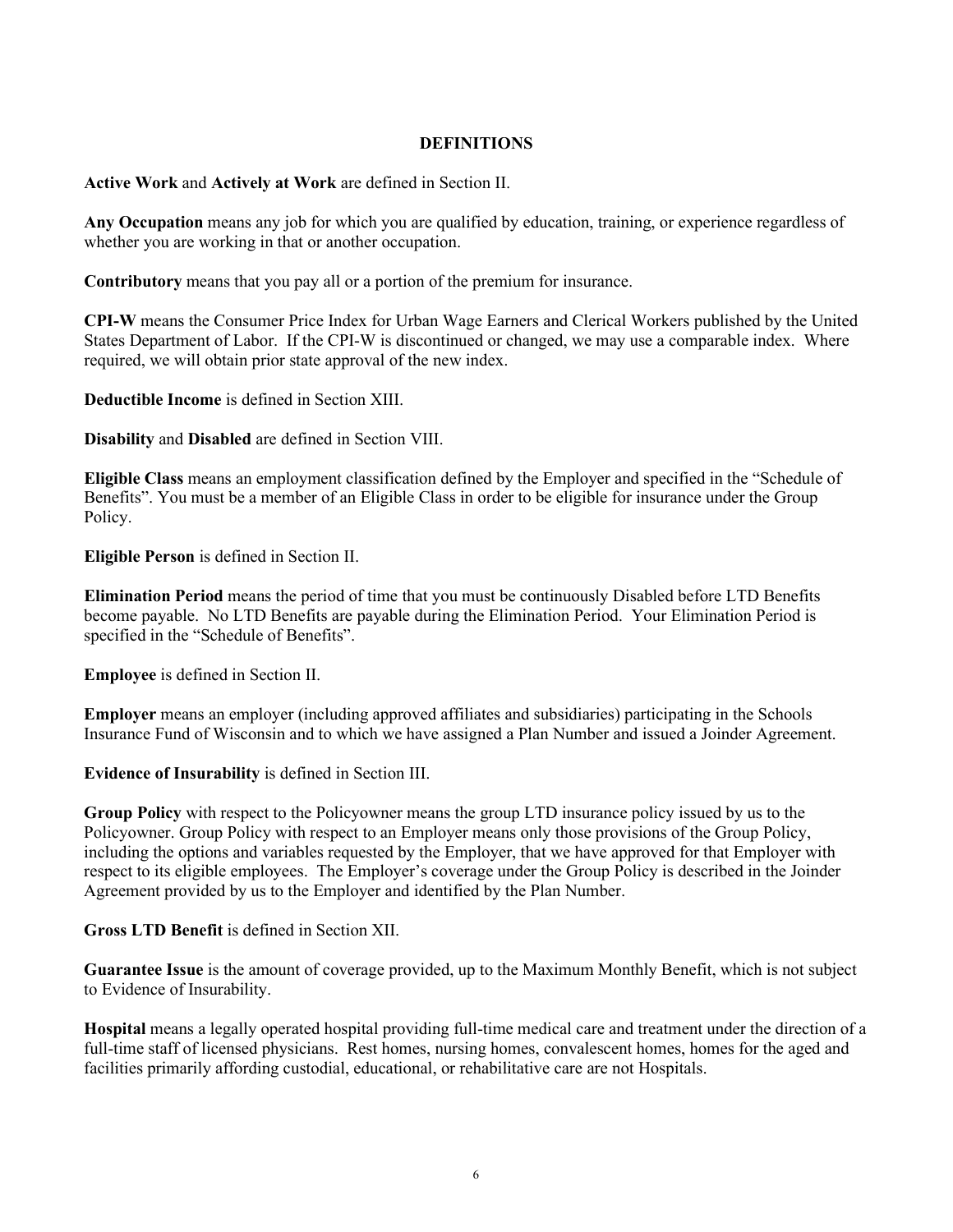**Indexed Predisability Earnings** means your Predisability Earnings adjusted annually by 7.5%. During the first year of Disability, Indexed Predisability Earnings are the same as the Predisability Earnings. Thereafter, your Indexed Predisability Earnings are determined on each anniversary of your Disability using the above method. A maximum of 99 such annual increases shall be made during any period of continuous Disability.

**Injury** means a bodily injury that is the direct result of an accident, that is not related to any other cause, and which in and of itself results in your Disability within 90 days. Benefits will be payable to you only if the Injury occurs while you are insured under the Group Policy.

**Insured Person** means an Eligible Person whose coverage has become effective under the Group Policy.

**Joinder Agreement** means the document entered into between the Policyowner, the Employer and us describing the coverage requested by the Employer with respect to its Employees, which has been approved by us and assigned a Plan Number.

**Late Enrollee** means an Employee who applies for coverage under the Group Policy more than 31 days after becoming an Eligible Person.

**LTD** means long term disability.

**LTD Benefit** means the net benefit payment due to you after deductions are applied to your Gross LTD Benefit as provided for under the Group Policy. Your LTD Benefit is calculated under Section XIII.

**Material Duties** is defined in Section II.

**Maximum Benefit Period** means the longest period for which LTD Benefits are payable for any one period of continuous Disability, whether from one or more causes. It begins at the end of the Elimination Period. No LTD Benefits are payable after the end of the Maximum Benefit Period, even if you are still Disabled. Your Maximum Benefit Period is specified in the "Schedule of Benefits".

**Mental Disorder** means any mental, emotional, behavioral, psychological, personality, cognitive, mood or stressrelated abnormality, disorder, disturbance, dysfunction or syndrome listed in the latest edition of American Psychiatric Association Diagnostic and Statistical Manual or the International Classification of Disease.

**Noncontributory** means the Employer pays the entire premium for insurance.

**Own Occupation** means the occupation you routinely perform for the Employer at the time Disability begins. We will look at your occupation as it is normally performed.

**Physical Disease** means a physical disease entity or process that produces structural or functional changes in the body as diagnosed by a Physician. Physical Disease includes Pregnancy.

**Physician** means a licensed medical professional under the laws of a state of the United States of America, acting within the scope of such license, who is permitted by law to prescribe medications and practice independent of supervision.

For the purpose of this Group Policy, Physician will not include you or your Spouse, or the brother, sister, parent or child of either an Insured Person or an Insured Person's Spouse.

**Plan Effective Date** means the date on which the Group Policy (with respect to the Employer) becomes effective.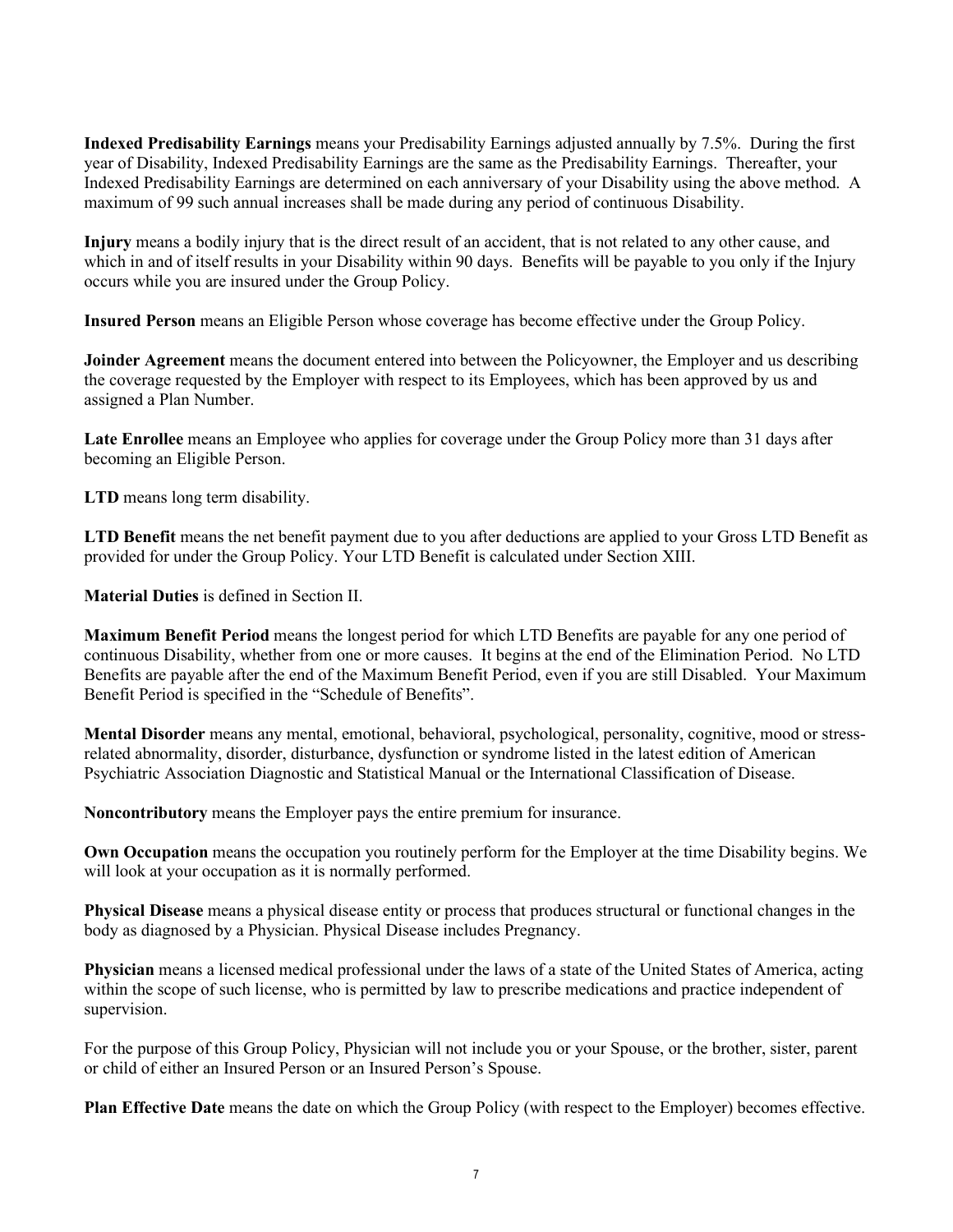**Plan Number** means the number used by us to reference an Employer and the terms of coverage specified under that Employer's Joinder Agreement.

**Policyowner** means Schools Insurance Fund of Wisconsin.

**Predisability Earnings** is defined in Section XI.

**Pre-existing Condition** is defined in Section XVII.

**Pregnancy** means your pregnancy, childbirth, or related medical conditions, including complications of pregnancy.

**Prior Plan** means an Employer's group long term disability insurance plan in effect on the day immediately preceding the Plan Effective Date under this Group Policy.

**Proof of Loss** is defined in Section XIX.

#### **Regular Care of a Physician** means:

- 1. that you personally visit a Physician as frequently as is medically required according to standard medical practice, but in no event less than annually, to effectively manage and treat your disabling condition(s);
- 2. that your Physician is rendering appropriate treatment and care for the disabling condition(s) which conform(s) with standard medical practice and is the most appropriate for the disabling condition(s), according to standard medical practice; and
- 3. that you are complying with all aspects of the treatment plan prescribed by the Physician.

#### **Retirement Date** means the earlier of:

- 1 the date you retire as defined by your Employer;
- 2. the date you become eligible to receive retirement benefits under any pension plan to which the Employer contributes, or
- 3. the date you become eligible to receive retirement benefits under any state or federal retirement plan or under social security law.

**Spouse** means a person to whom you are legally married and from whom you are not legally separated.

**Substance Abuse** means a condition listed in the latest edition of American Psychiatric Association Diagnostic and Statistical Manual or the International Classification of Disease within a classification category or code including but not limited to 291, 292, 303, 304 or 305.

**Waiting Period** is defined in Section II and the "Schedule of Benefits".

**Work Earnings** means your gross monthly earnings from work performed while Disabled.

If you are paid in a lump sum or on a basis other than monthly, we will prorate your Work Earnings over the period of time to which they apply. If no period of time is stated, we will use a reasonable one.

In determining your Work Earnings, we:

- 1. will use the financial accounting method you use for income tax purposes, if you use that method on a consistent basis;
- 2. will not be limited to the taxable income you report to the Internal Revenue Service;
- 3. may ignore expenses under section 179 of the IRC as a deduction from your gross earnings;
- 4. may ignore depreciation as a deduction from your gross earnings;
- 5. may adjust the financial information you give us in order to clearly reflect your Work Earnings.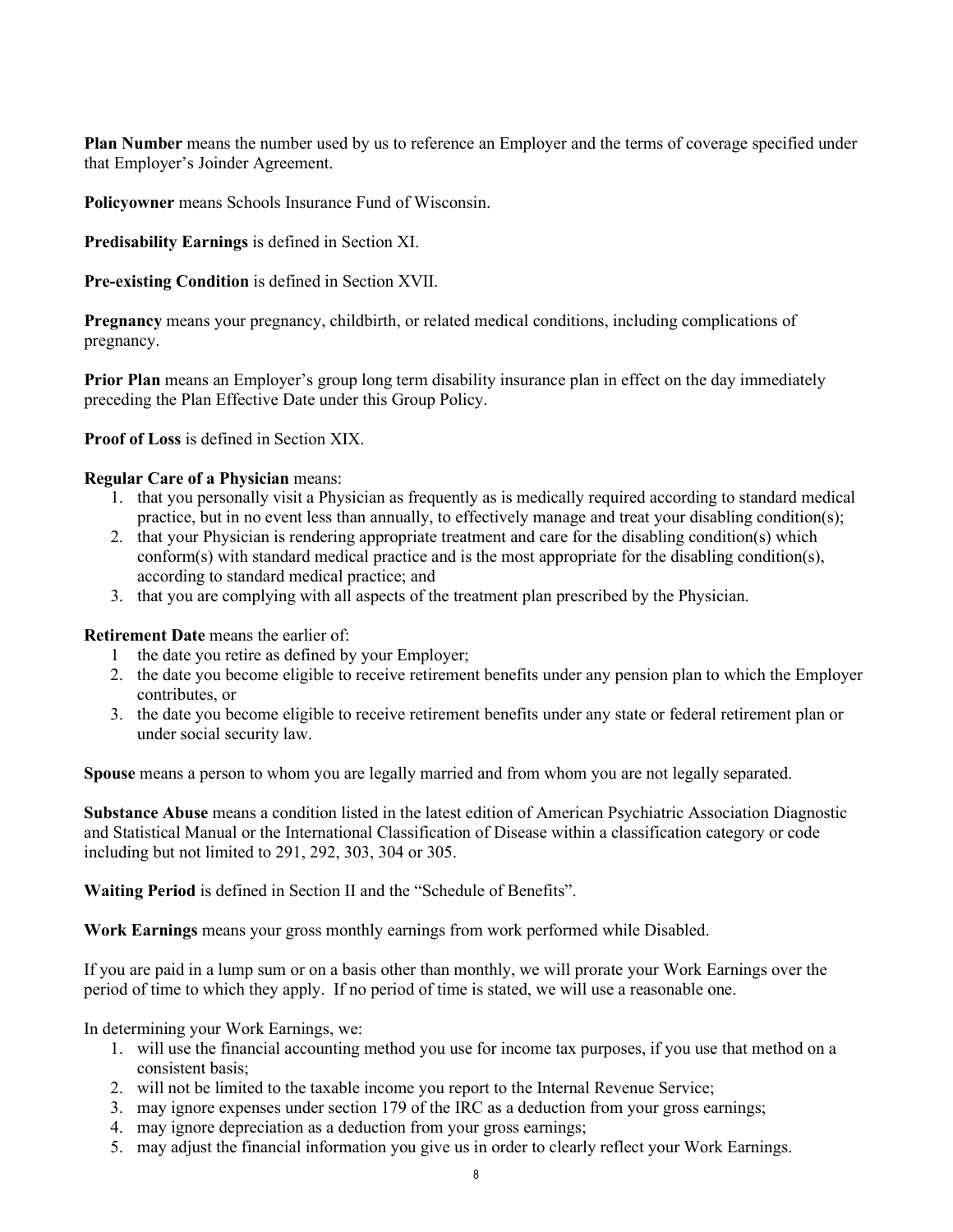If we determine that your earnings vary substantially from month to month, we may determine Work Earnings by averaging your earnings over the most recent 3 month period. During the Own Occupation Period, you will no longer be Disabled when your average Work Earnings over the last 3 month period equal or exceed 80% of your Indexed Predisability Earnings, or when you are capable of earning 80% or more of your Indexed Predisability Earnings. During the Any Occupation Period, you will no longer be Disabled when your average Work Earnings over the last 3 month period equal or exceed 80% of your Indexed Predisability Earnings, or when you are capable of earning 80% or more of your Indexed Predisability Earnings.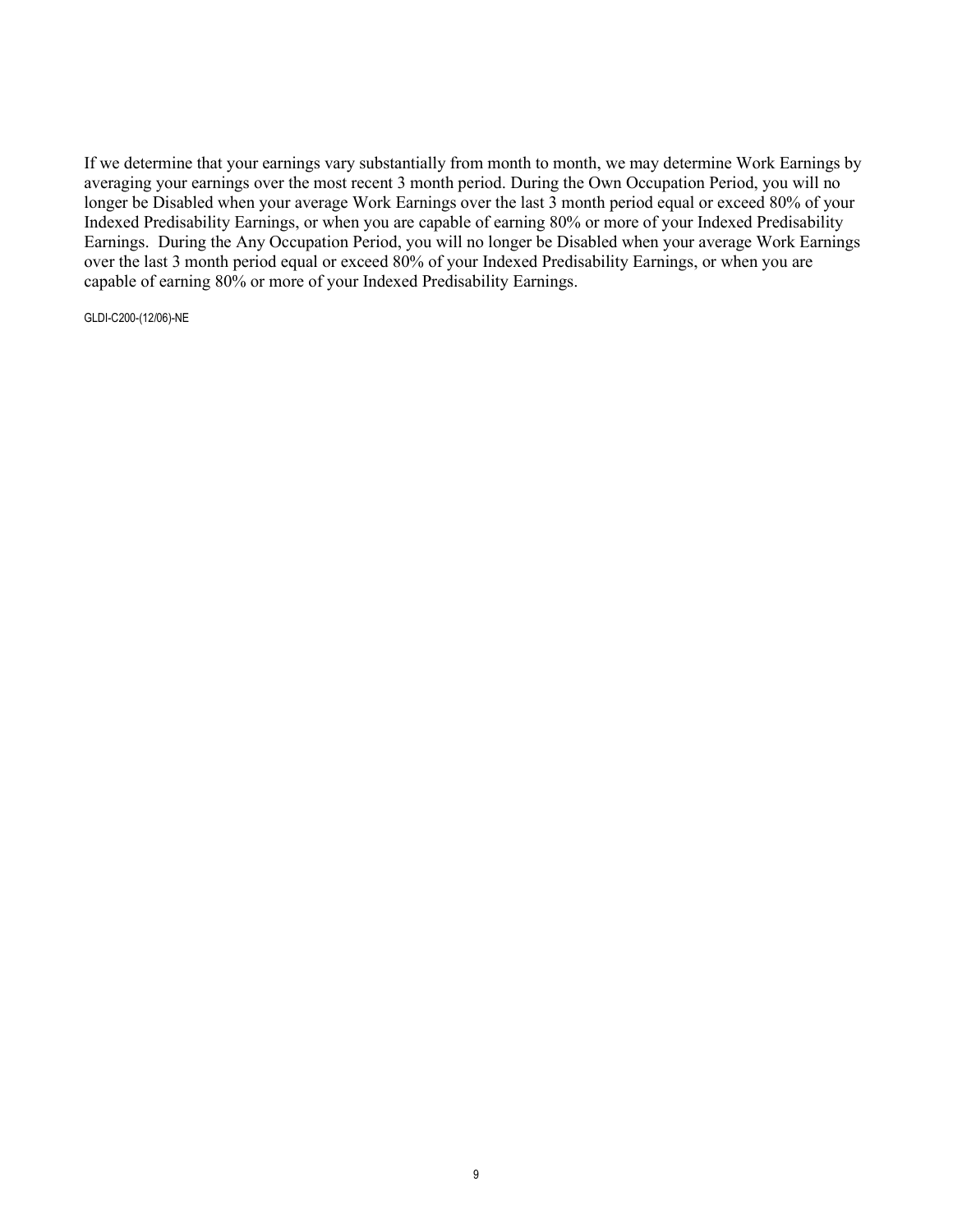#### **I. INSURING CLAUSE**

A. If you become Disabled while insured under the Group Policy, we will pay LTD Benefits according to the terms of your Employer's coverage under the Group Policy, after we receive satisfactory Proof of Loss.

GLDI-C200-(12/06)-NE

### **II. ELIGIBILITY FOR INSURANCE**

- A. To be eligible for insurance under the Group Policy, you must be an Eligible Person. An **Eligible Person** is an Employee who has met the following requirements:
	- 1. You must be an Employee. **Employee** means an individual who works for the Employer as a member of an Eligible Class who is reported on the Employer's records for Social Security and tax withholding purposes.
	- 2. You must be a citizen or legal resident of the United States or Canada, and you must reside in the United States or Canada;
	- 3. You must be Actively at Work and capable of sustained Active Work on the effective date of your coverage and on the effective date of any subsequent increase in LTD coverage because of an Eligible Class of Group Policy change.
		- a) **Active Work** and **Actively at Work** mean performing all the Material Duties of your Own Occupation at your Employer's usual place of business, and satisfying the Minimum Hourly Work Requirement. Actively at Work will include regularly scheduled days off, holidays, or vacation days, so long as you are capable of Active Work on those days.
		- b) **Minimum Hourly Work Requirement** means the work hours over a given time period that are required of you by your Employer in order to be eligible for coverage. Your Minimum Hourly Work Requirement is specified in the Schedule of Benefits.
		- c) **Material Duties** means the duties generally required by employers in the national economy of those engaged in a particular occupation that cannot be reasonably modified or omitted. In no event will working an average of more than 40 hours per week be considered a Material Duty.
	- 4. You cannot be a temporary or seasonal employee, full-time member of the armed forces of any country, leased employee or independent contractor.
	- 5. You must satisfy your Waiting Period. **Waiting Period** means the period of time that you must be Actively at Work as an Employee before your coverage may become effective. Your Waiting Period is specified in the "Schedule of Benefits".

GLDI-C200-(12/06)-NE

## **III. BECOMING INSURED**

- A. To become an Insured Person under the Group Policy, you must be an Eligible Person and meet the following requirements as each may apply:
	- 1. If Evidence of Insurability is required, you must provide such Evidence of Insurability and be approved for coverage by us. The Schedule of Benefits specifies when Evidence of Insurability is required.
	- 2. Evidence of Insurability. a) Providing **Evidence of Insurability** means that an applicant must: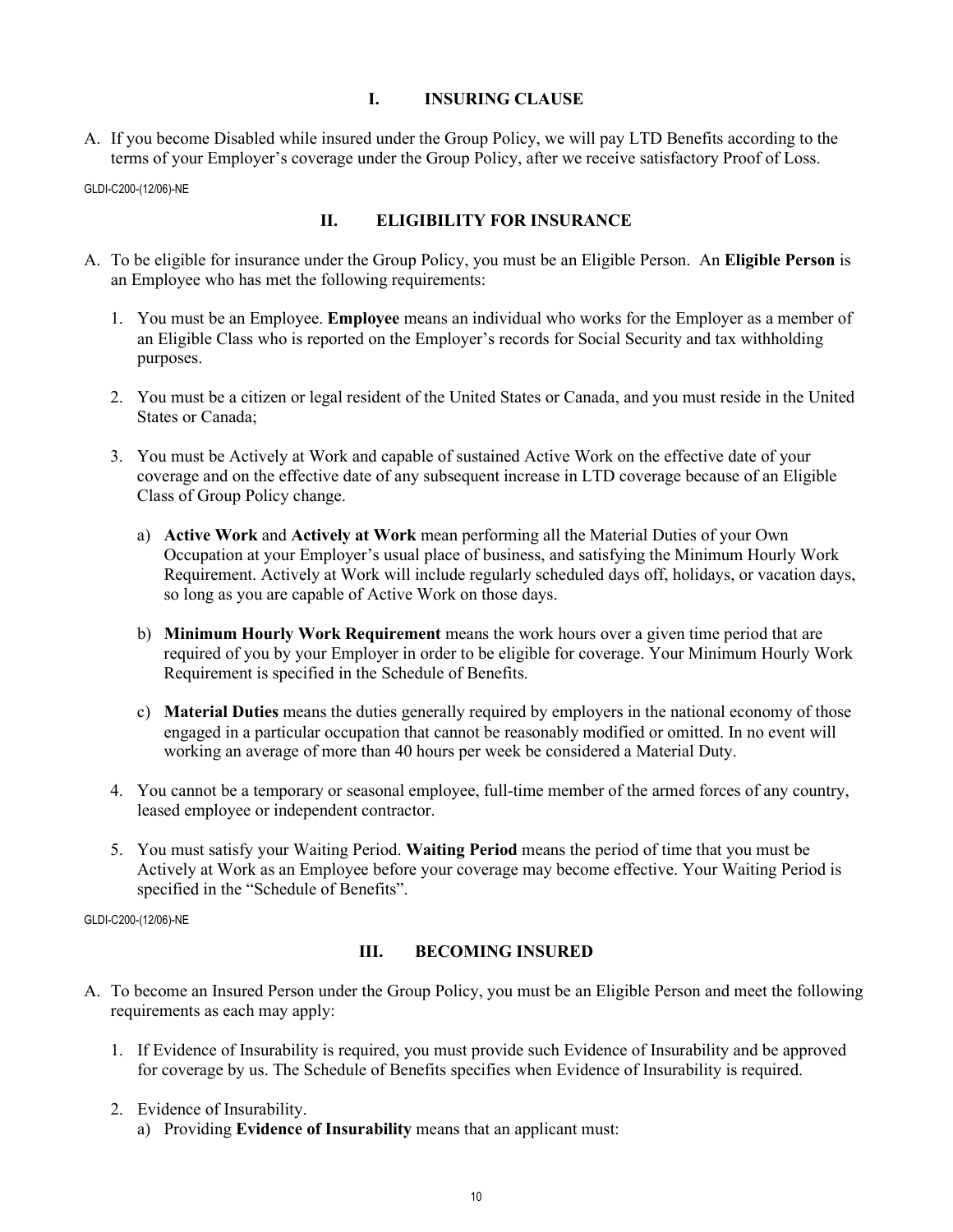- (1) complete and sign our Evidence of Insurability application and return the original application to us no later than 60 days from the date of signing; and
- (2) authorize us to obtain information about the applicant's health; and
- (3) undergo a physical examination, if required by us, which may include diagnostic testing; and
- (4) provide any additional information about the applicant's insurability that we may reasonably require.
- b) If you, your Spouse or your dependents are required to provide Evidence of Insurability, you will be responsible for all costs associated with providing Evidence of Insurability.
- c) In each case where Evidence of Insurability is required, we base our decision whether to approve coverage on the information provided during the underwriting process. If we learn that the information relied on to approve coverage was incorrect, or that relevant information was omitted, we may retroactively rescind coverage and deny claims.
- 3. If the insurance you wish to obtain is Contributory insurance, you must apply in writing and remit the required premiums.
- B. Effective Date of Your Insurance
	- 1. Initial Enrollment
		- a) Noncontributory insurance not subject to Evidence of Insurability, or which is subject to Evidence of Insurability and has been approved by us, becomes effective on the date you become an Eligible Person. If, however, you initially waive participation in such coverage and then later wish to participate, you will be treated as a Late Enrollee, subject to Evidence of Insurability.
		- b) Contributory insurance subject to Evidence of Insurability becomes effective on the first day of the month immediately following the month in which your Evidence of Insurability is approved by us, except that if such approval occurs on the first day of a month, such coverage becomes effective on that day.
		- c) Contributory insurance not subject to Evidence of Insurability. Provided that you apply prior to, or within 31 days of becoming an Eligible Person, Contributory insurance not subject to Evidence of Insurability becomes effective on the date you become an Eligible Person. If you do not apply for such coverage prior to, or within 31 days of becoming an Eligible Person and subsequently wish to obtain coverage, you will be a Late Enrollee, subject to Evidence of Insurability.
	- 2. Increases in Existing Coverage and Late Enrollee Applications
		- a) Where Evidence of Insurability is required, increases of existing coverage and Late Enrollee applications become effective on the first day of the month immediately following the month in which your Evidence of Insurability is approved by us, except that if such approval occurs on the first day of a month, such coverage becomes effective on that day.
		- b) Where Evidence of Insurability is not required, an increase of existing coverage becomes effective on the date that you become eligible for such coverage.
	- 3. If you are incapable of sustained Active Work due to a Disability on the day before the scheduled effective date of your insurance, such insurance will not become effective until the day after you are capable of sustained Active Work and complete one day of Active Work as an Eligible Person.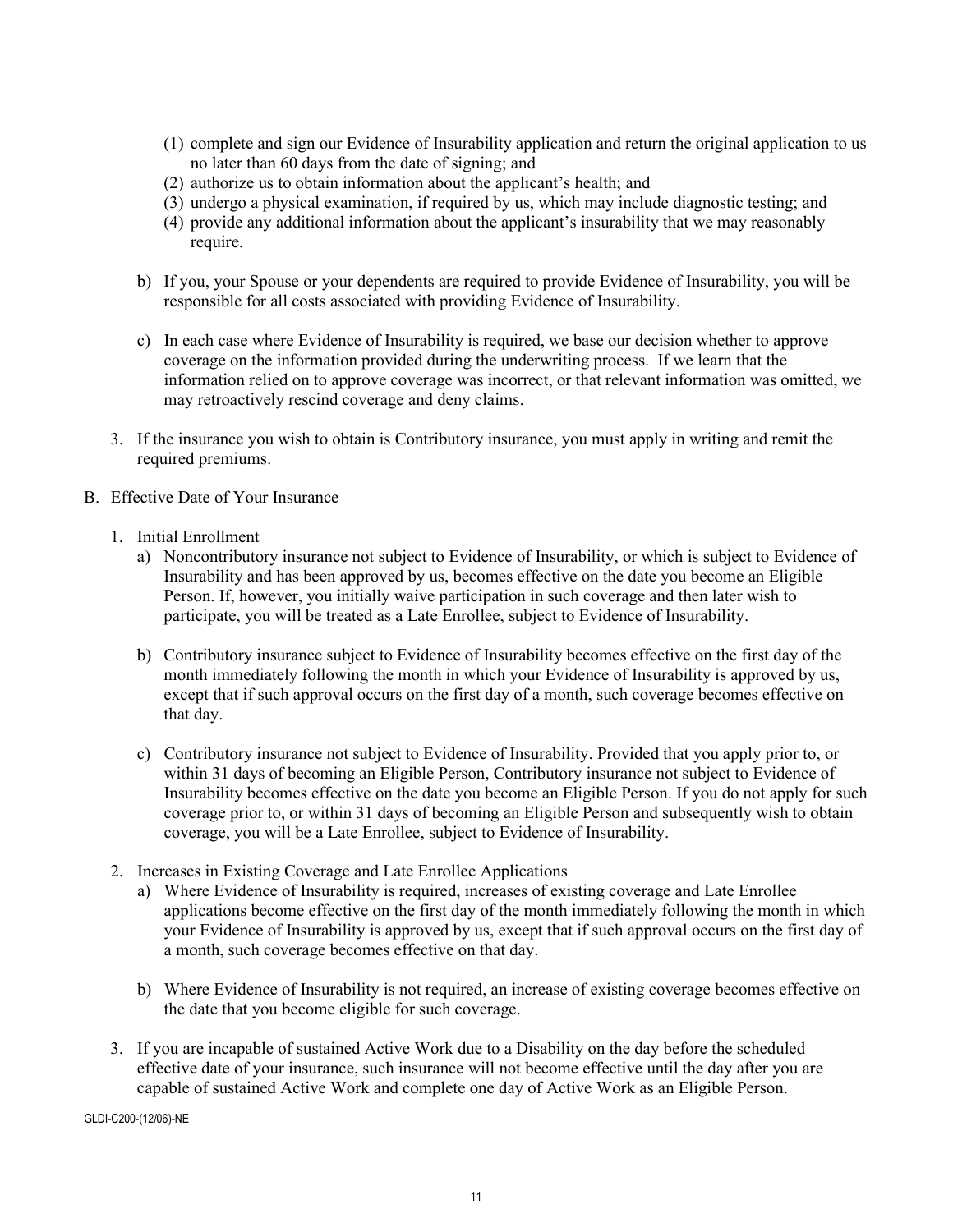#### **IV. WAIVER OF PREMIUM**

A. Premium payments are required during the Elimination Period. However, payment of premium is waived while LTD Benefits are payable. Upon your return to Active Work, premium payments will again be payable.

GLDI-C200-(12/06)-NE

### **V. WHEN YOUR INSURANCE ENDS This provision applies to you if you are not Disabled.**

- A. Except as otherwise provided for under this section, your coverage will cease on the earliest of the following dates:
	- 1. the date your Employer's coverage under the Group Policy terminates;
	- 2. the date you cease to be an Eligible Person;
	- 3. the date that your premium payment is not paid when required;
	- 4. the date you become eligible for coverage under another group long-term disability policy;
	- 5. if you are a contract employee not returning to work as an Eligible Person the next contract year, the earlier of the following:
		- a) the date you become employed with another employer;
		- b) your Retirement Date;
		- c) expiration of the current contract year;
	- 6. your Retirement Date.
- B. Approved FMLA Leave of Absence Contributory or Noncontributory Coverage
	- 1. If you are on a FMLA leave, coverage will continue until the later of the leave period required by the Federal Family and Medical Leave Act of 1993, as amended, or the leave period required by applicable state law, provided that:
		- a) the FMLA leave is approved in advance by the Employer and such approval includes documentation of the beginning and ending dates of the leave and the amount of your covered salary. Such documentation about your leave must be available to Us at Our request
		- b) FMLA leaves of absence and the right to continue coverage during FMLA leaves are available to all Employees in the same Eligible Class under the Group Policy; and
		- c) the Employer remits the required premium for coverage.
	- 2. The Elimination Period can be satisfied and benefits may be payable during a FMLA leave subject to all other contract provisions. The benefit will be based on the lesser of your earnings in effect on your last full day of Active Work prior to the leave, or the salary for which premium was paid.
- C. Paid Sabbatical If you are a professional Employee on a paid sabbatical leave, coverage will continue subject to the following:
	- 1. Noncontributory Coverage
		- a) Coverage will continue provided that:
			- (1) the paid sabbatical is approved in advance by the Employer and such approval includes documentation of the beginning and ending dates of the paid sabbatical and the amount of your covered salary. Such documentation about your paid sabbatical must be made available to Us at Our request; and
			- (2) paid sabbaticals and the right to continue coverage during paid sabbaticals are available to all Employees in the same Eligible Class under the Group Policy; and
			- (3) the Employer remits the required premium for coverage.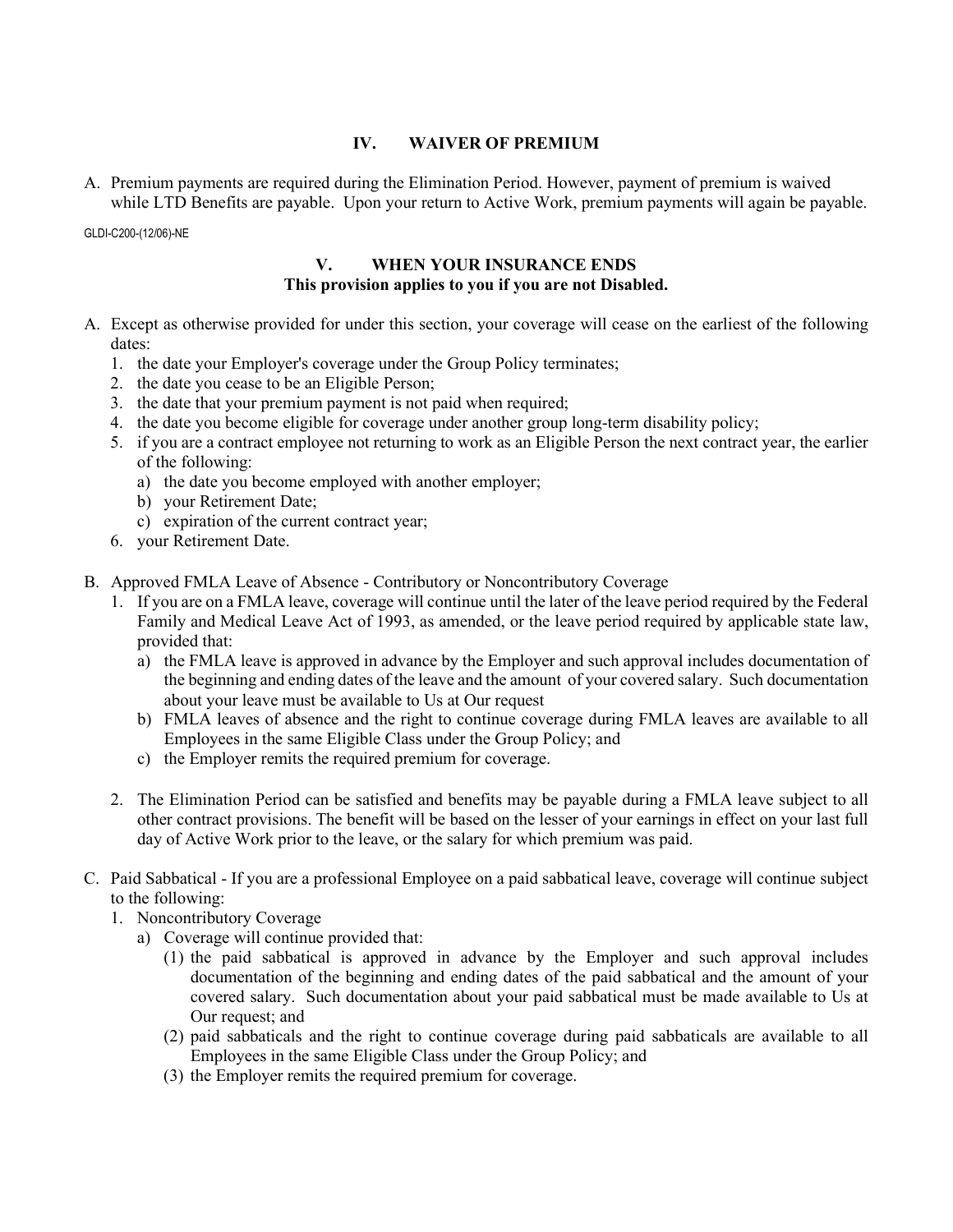- b) The Elimination Period can be satisfied during a paid sabbatical, but benefits will not begin until the later of the end of the Elimination Period or the date the paid sabbatical was scheduled to end. In the event a benefit is payable, it will be based on the lesser of your earnings in effect on your last full day of Active Work prior to the paid sabbatical, or the salary for which premium was paid.
- c) Unless you return to active, eligible status on or before the date the paid sabbatical is scheduled to end, coverage extended during a paid sabbatical will terminate on the earlier of the date the paid sabbatical is scheduled to end or one year from the date the paid sabbatical began.
- 2. Contributory Coverage
	- a) Coverage will continue provided that:
		- (1) the paid sabbatical is approved in advance by the Employer and such approval includes documentation of the beginning and ending dates of the paid sabbatical and the amount of your covered salary. Such documentation about your paid sabbatical must be made available to Us at Our request; and
		- (2) paid sabbaticals and the right to continue coverage during paid sabbaticals are available to all Employees in the same Eligible Class under the Group Policy; and
		- (3) you continue to pay the required premium to the Employer without interruption and the Employer continues to remit premium to us on your behalf.
	- b) The Elimination Period can be satisfied during a paid sabbatical, but benefits will not begin until the later of the end of the Elimination Period or the date the paid sabbatical was scheduled to end. In the event a benefit is payable, it will be based on the lesser of your earnings in effect on your last full day of Active Work prior to the paid sabbatical, or the salary for which premium was paid.
	- c) Unless you return to active, eligible status on or before the date the paid sabbatical is scheduled to end, coverage extended during a paid sabbatical will terminate on the earlier of the date the paid sabbatical is scheduled to end, or one year from the date the paid sabbatical began or the date you fail to pay premium as required
	- d) If you choose not to continue coverage or your coverage terminates during a paid sabbatical and you subsequently wish to obtain coverage, you will be treated as a Late Enrollee and be required to provide Evidence of Insurability.
- D. Unpaid Sabbatical If you are a professional Employee on an unpaid sabbatical leave, coverage will continue subject to the following:
	- 1. Noncontributory Coverage
		- a) Coverage will continue provided that:
			- (1) the unpaid sabbatical is approved in advance by the Employer and such approval includes documentation of the beginning and ending dates of the sabbatical and the amount of your covered salary. Such documentation about your unpaid sabbatical must be made available to Us at Our request; and
			- (2) unpaid sabbaticals and the right to continue coverage during unpaid sabbaticals are available to all Employees in the same Eligible Class under the Group Policy; and
			- (3) the Employer remits the required premium for coverage.
		- b) No benefits are payable during an unpaid sabbatical. If you become Disabled during such leave, the Elimination Period will begin on the date the unpaid sabbatical was scheduled to end. The benefit will be based on the lesser of your earnings in effect on your last full day of Active Work prior to the unpaid sabbatical, or the salary for which premium was paid.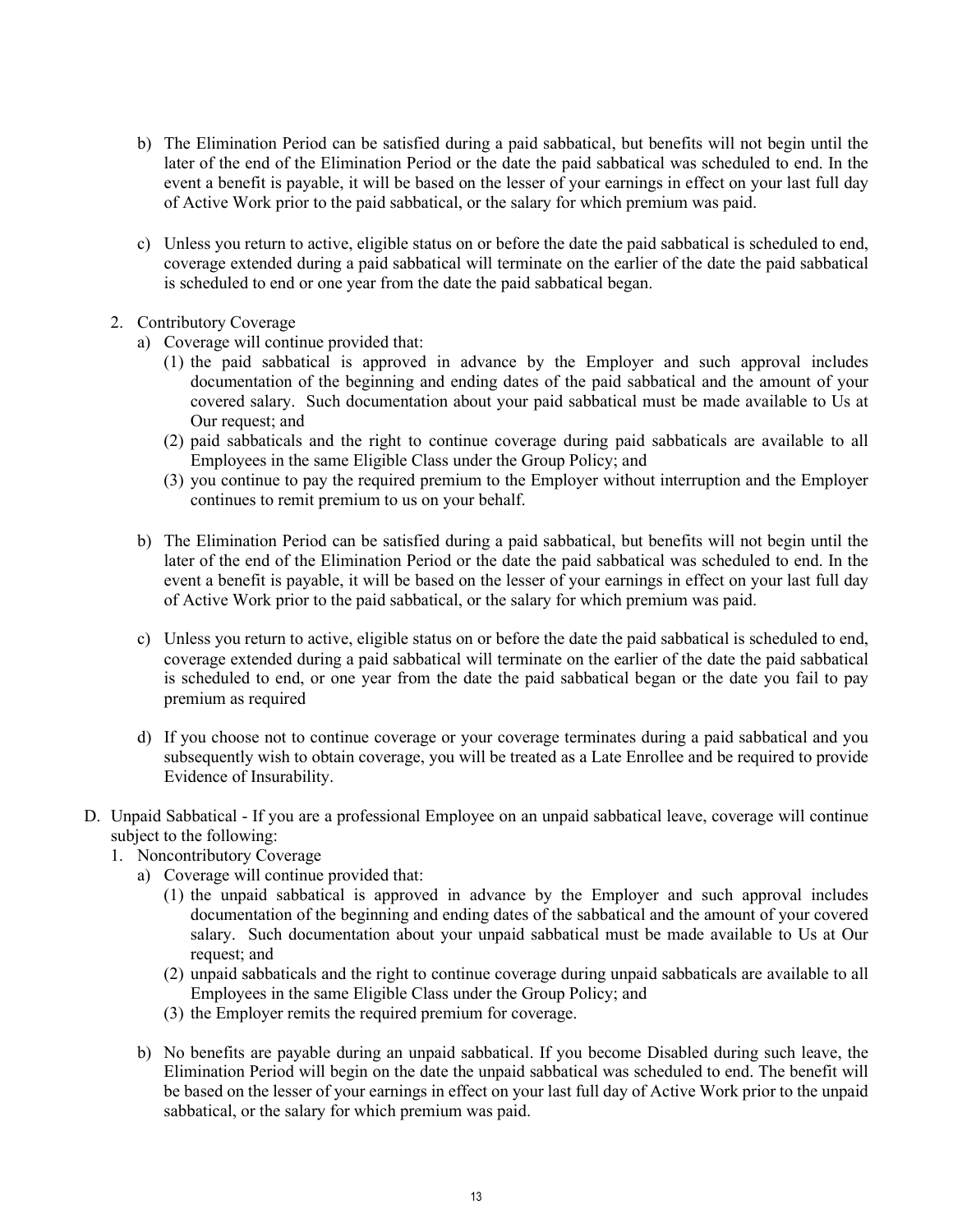- c) Unless you return to active, eligible status on or before the date the unpaid sabbatical is scheduled to end, coverage extended during an unpaid sabbatical will terminate on the earlier of the date the unpaid sabbatical is scheduled to end or one year from the date the unpaid sabbatical began.
- 2. Contributory Coverage
	- a) Coverage will continue provided that:
		- (1) the unpaid sabbatical is approved in advance by the Employer and such approval includes documentation of the beginning and ending dates of the unpaid sabbatical and the amount of your covered salary. Such documentation about your unpaid sabbatical must be made available to Us at Our request; and
		- (2) unpaid sabbatical leaves of absence and the right to continue coverage during unpaid sabbatical leaves are available to all Employees in the same Eligible Class under the Group Policy; and
		- (3) you continue to pay the required premium to the Employer without interruption and the Employer continues to remit premium to us on your behalf.
	- b) No benefits are payable during an unpaid sabbatical. If you become Disabled during such leave, the Elimination Period will begin on the date the unpaid sabbatical was scheduled to end. The benefit will be based on the lesser of your earnings in effect on your last full day of Active Work prior to the unpaid sabbatical, or the salary for which premium was paid.
	- c) Unless you return to active, eligible status on or before the date the unpaid sabbatical is scheduled to end, coverage extended during an unpaid sabbatical will terminate on the earlier of the date the unpaid sabbatical is scheduled to end, or one year from the date the unpaid sabbatical began or the date you fail to pay premium as required.
	- d) If you choose not to continue coverage or your coverage terminates during an unpaid sabbatical and you subsequently wish to obtain coverage, you will be treated as a Late Enrollee and be required to provide Evidence of Insurability.

## **VI. RULES FOR TRANSFER OF EMPLOYEES FROM PRIOR PLAN**

- A. If you were eligible for insurance and insured under the Prior Plan on the day before the Plan Effective Date, you can become insured on the Plan Effective Date without meeting the Active Work requirement under Section II.A.3.
- B. The LTD Benefit will be the lesser of the monthly benefit that would have been payable under the terms of the Prior Plan if it had remained in force, or the LTD Benefit as determined under the other provisions of this Group Policy. However, no benefits will be payable to you under the Group Policy if any benefits are payable to you under the Prior Plan.
- C. If you were eligible for insurance under the Prior Plan for more than 31 days but were not insured under the Prior Plan, you must provide Evidence of Insurability and be approved by us to become insured.
- D. Continuation of Coverage and Pre-existing Conditions. In calculating the coverage period for determining whether the Pre-existing Condition Exclusion applies, we will include any period of continuous coverage under the Prior Plan immediately preceding the date you became insured under the Group Policy.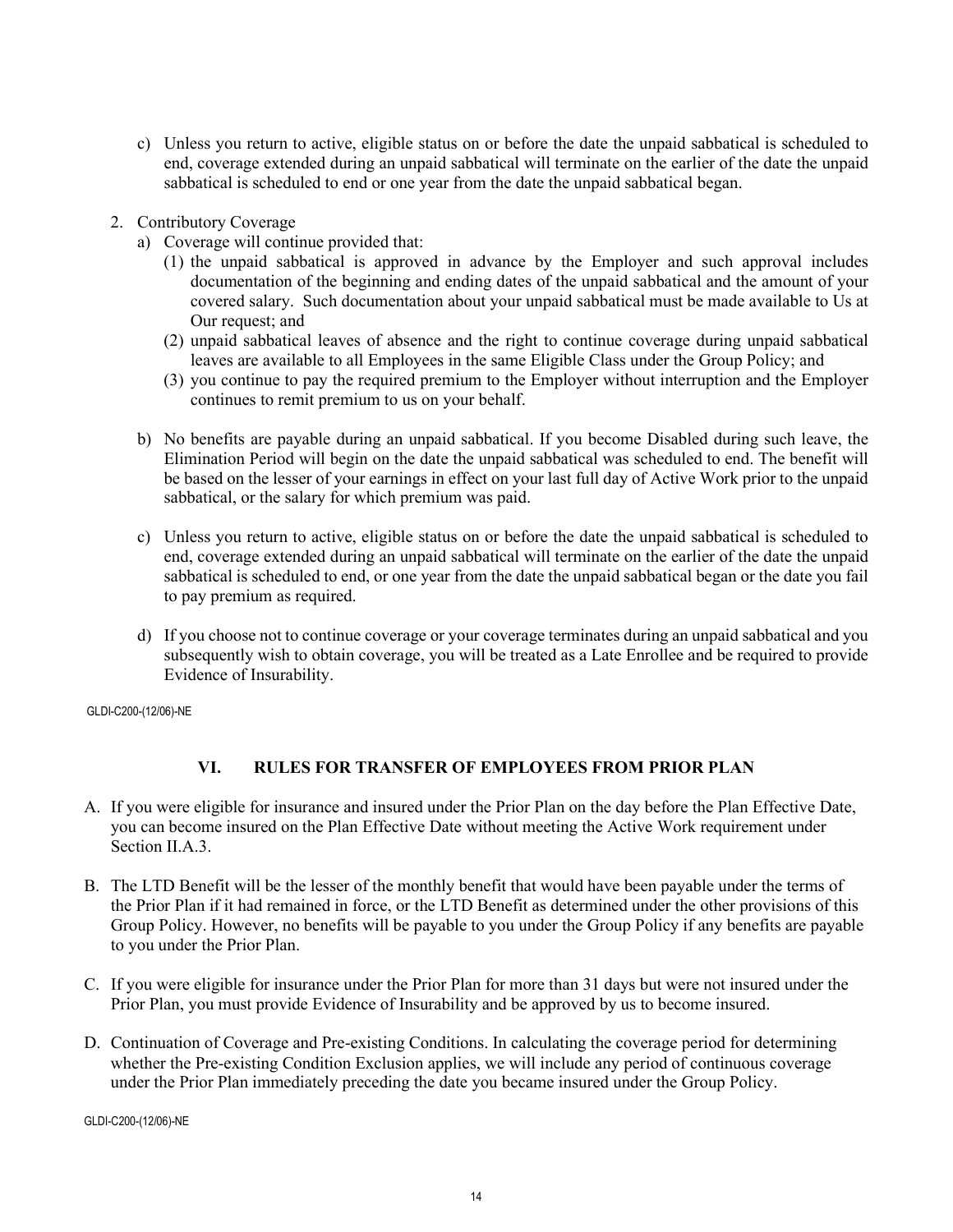#### **VII. REINSTATEMENT OF COVERAGE**

- A. If your coverage ends, you may become covered again as an Insured Person, subject to the following:
	- 1. If you cease to be an Eligible Person and coverage ends, and then you return to Active Work with the Employer again within 3 months, the Waiting Period will be waived on the first day of your return to Active Work and you will not have to provide Evidence of Insurability. If you become covered again under this paragraph, the Pre-existing Condition Exclusion will be applied as if there had been no gap in coverage.
	- 2. If your coverage ends because you fail to make the required contribution while on an approved Family Medical Leave Act (FMLA) leave of absence, and then you return to Active Work and enroll for coverage within 31 days of the earlier of:
		- a) the end of the period of leave you and your Employer agreed upon; or
		- b) the end of the 12 week period following the date your leave began,

then the Waiting Period will be waived and you will not have to provide Evidence of Insurability. If you become covered again under this paragraph and a Pre-existing Condition Exclusion applies, such Exclusion will be applied as if there had been no gap in coverage.

- 3. In all other cases, if your coverage ends because you fail to make the required contribution, you must provide Evidence of Insurability to become covered again.
- 4. In no event will insurance coverage be retroactive.

GLDI-C200-(12/06)-NE

## **VIII. DEFINITION OF DISABILITY**

A. **Disability or Disabled** means that during the Elimination Period and your Own Occupation Period you are, as a result of Physical Disease, Injury, Mental Disorder, Substance Abuse or Pregnancy, unable to perform one or more of the Material Duties of your Own Occupation, and, due to such inability, your Work Earnings are less than 80% of your Indexed Predisability Earnings, and you are incapable of earning 80% or more of your Indexed Predisability Earnings.

Your Work Earnings may be Deductible Income. See the "LTD Benefit Calculation" and "Deductible Income" sections**.**

B. After your Own Occupation Period ends, **Disability and Disabled** mean you are, as a result of Physical Disease, Injury, Mental Disorder, Substance Abuse or Pregnancy, unable to perform one or more of the Material Duties of Any Occupation, and, due to such inability, your Work Earnings are less than 80% of your Indexed Predisability Earnings, and you are incapable of earning 80% or more of your Indexed Predisability Earnings.

Your Work Earnings may be Deductible Income. See the "LTD Benefit Calculation" and "Deductible Income" sections**.**

C. Loss of License or Certification. For an Insured Person whose occupation requires a license, a restriction or loss of license does not, in itself, constitute a Disability.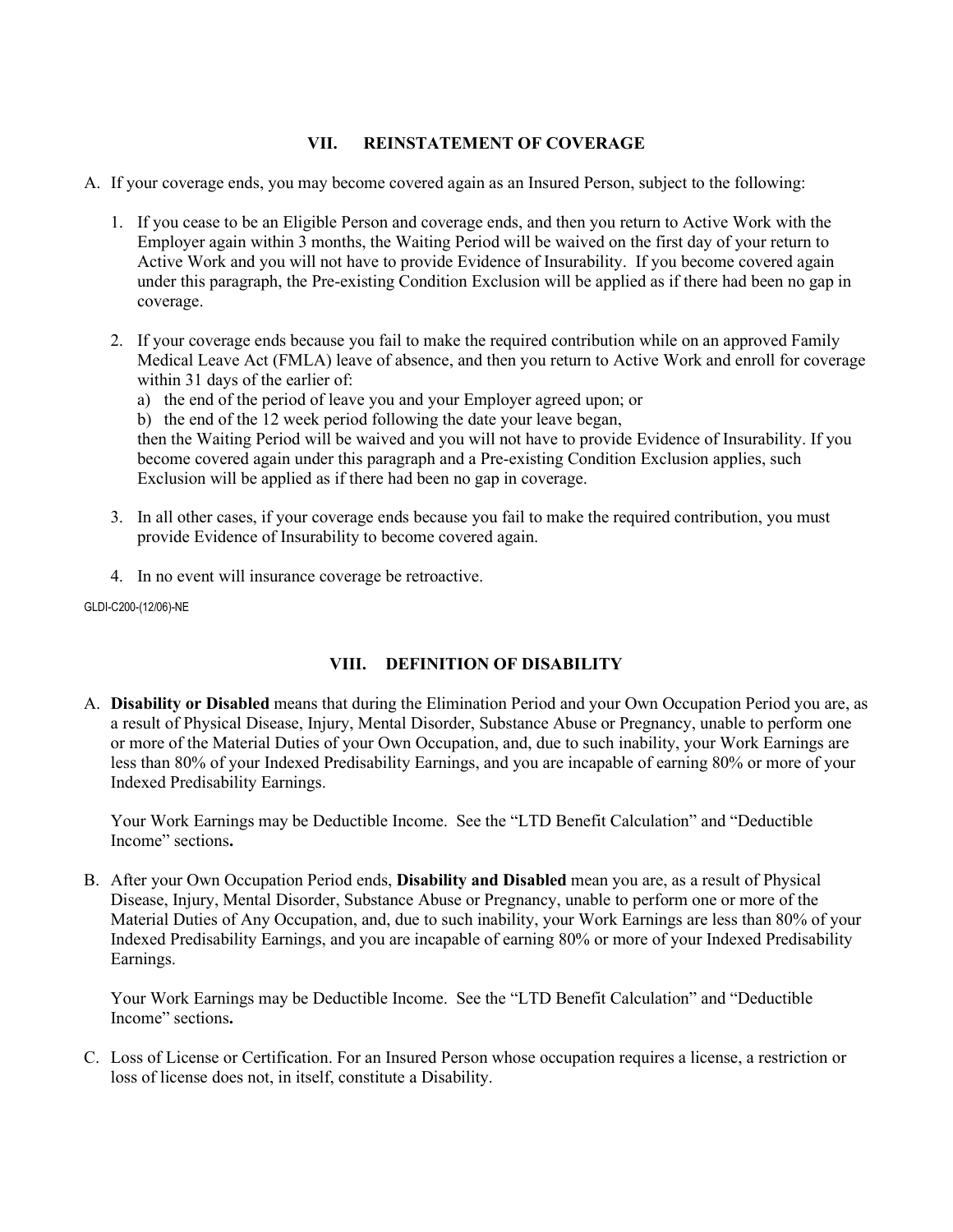- D. Preventive Measures. Your inability to perform any of your Material Duties because of preventive treatments or other preventive measures does not, by itself, constitute a Disability.
- E. Your Own Occupation Period and Any Occupation Period are specified in the Schedule of Benefits.

## **IX. RECURRENT DISABILITY**

- A. If you return to work for your Employer from a Disability for which benefits were payable under the Group Policy and then become Disabled again due to the same or related cause, we will treat the separate periods of Disability as one period of continuous Disability, provided you are continuously insured under the Group Policy during the period of recovery and the period of recovery does not exceed 6 months. Benefits resume on the date your Disability recurs.
- B. If you return to work for your Employer from a Disability covered under the Group Policy and then become Disabled again due to an unrelated cause, we will treat the subsequent Disability as a new claim, subject to all of the terms of the Group Policy.
- C. If you return to work for your Employer from a Disability covered under the Group Policy and then become Disabled again more than 6 months after you return to work, the subsequent Disability will be treated as a new claim, subject to all of the terms of the Group Policy.
- D. For the purposes of this provision, if your occupation with the Employer does not allow you to be Actively at Work for the entire calendar year due to a seasonal or regularly scheduled employment break, we will consider you to have returned to work if you would have been able to return to work had work been regularly scheduled.

GLDI-C200-(12/06)-NE

## **X. WHEN LTD BENEFITS END**

- A. Your LTD Benefits end automatically on the earliest of the following:
	- 1. The date you are no longer Disabled;
	- 2. The date your Maximum Benefit Period ends;
	- 3. The date you die;
	- 4. The date you become eligible for coverage under any other group LTD plan under which you become insured through employment ;
	- 5. The date you fail to provide satisfactory objective medical evidence of continued Disability;
	- 6. The date you fail to comply with our request to be examined by a Physician, other medical practitioner and/or a vocational or rehabilitation expert of our choice;
	- 7. The date you refuse to accept an accommodated position, offered by your Employer, which you are able to perform, whether it is in your Own Occupation or Any Occupation;
	- 8. The date at which you have resided outside of the United States or Canada for 6 months;
	- 9. The date you fail to comply with any requirements set forth in Section XVIII, Responsibilities of Disabled Insureds;
	- 10. The date you are able to work and earn 80% of your Indexed Predisability Earnings but choose not to.

GLDI-C200-(12/06)-NE

## **XI. PREDISABILITY EARNINGS**

A. Predisability Earnings means your earnings in effect on your last full day of Active Work prior to becoming Disabled. Unless otherwise specifically provided for under the Group Policy, any subsequent change in your earnings will not affect your Predisability Earnings.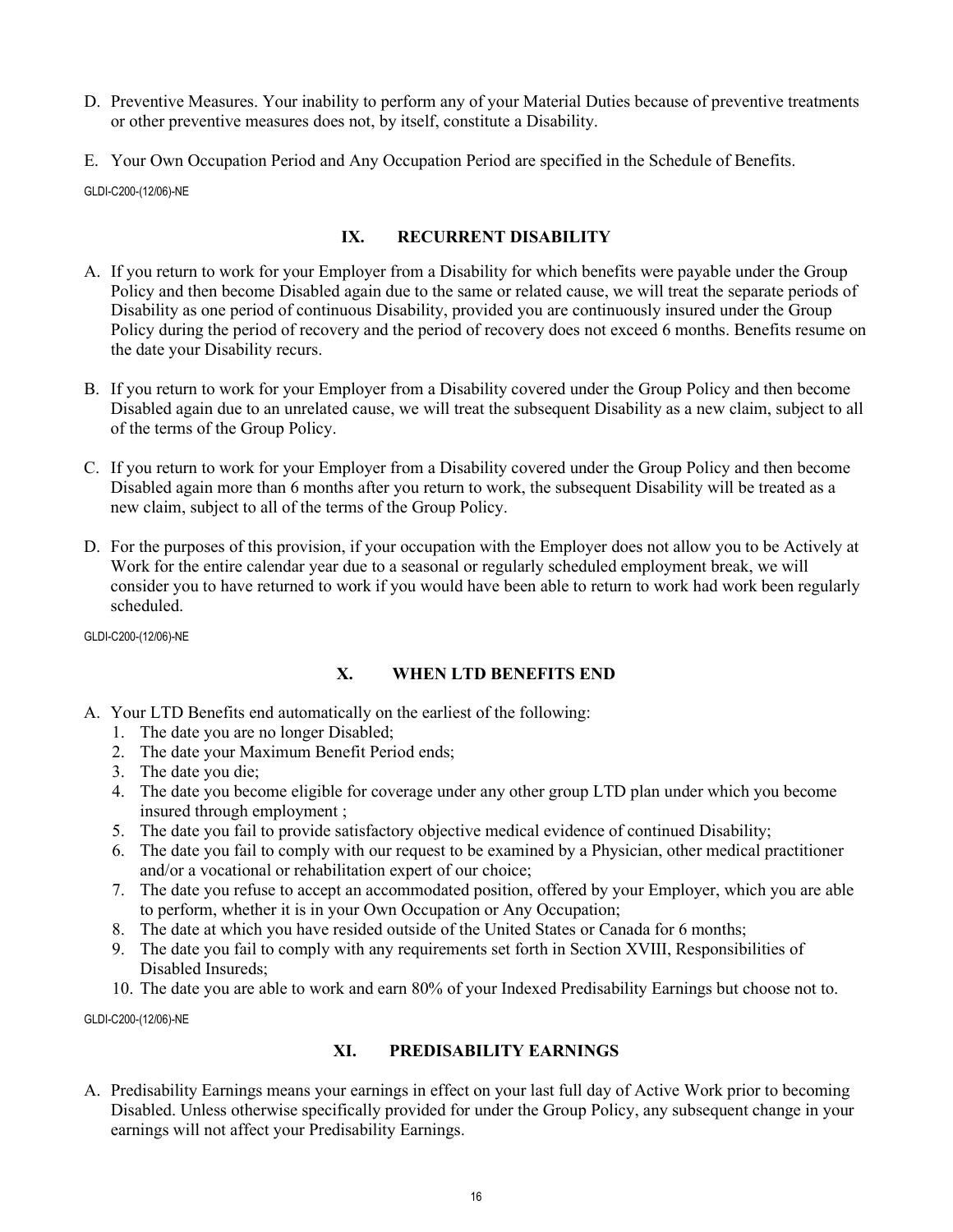- B. Methods of Calculating Predisability Earnings
	- 1. Salaried Employees. Your monthly Predisability Earnings are equal to your annual Predisability Earnings divided by twelve.
	- 2. Hourly Employees. If you are paid hourly, your monthly Predisability Earnings will be based on your hourly pay rate multiplied by the number of hours you are regularly scheduled to work per month, not to exceed 173.33 hours. If you do not have regular work hours, your monthly Predisability Earnings are based on the average number of hours you worked per month during the preceding 12 calendar months (or during your period of employment if less than 12 months), not to exceed 173.33 hours.
- C. Predisability Earnings includes the following:
	- 1. your base rate of pay;
	- 2. overtime pay;
	- 3. extra duty pay.

#### D. Predisability Earnings does not include the following:

- 1. commissions;
- 2. bonuses;
- 3. pay for extracurricular activities;
- 4. longevity pay;
- 5. supplemental pay;
- 6. shift differential;
- 7. your Employer's contributions to your health insurance premium;
- 8. your Employer's contributions to a Tax Sheltered Annuity (TSA);
- 9. your Employer's contributions on your behalf to any deferred compensation arrangement, pension plan, or other fringe benefits;
- 10. any other extra compensation.
- E. Notwithstanding Section A above, in no event will your monthly Predisability Earnings exceed either the monthly salary for which premiums have been paid or the Maximum Monthly Covered Salary.

GLDI-C200-(12/06)-NE

## **XII. LTD BENEFIT CALCULATION**

- A. Your monthly **Gross LTD Benefit** is equal to the lesser of your monthly Predisability Earnings times the LTD Benefit Percentage, or the Maximum Monthly Benefit.
- B. Your monthly **LTD Benefit** is calculated as follows:
	- 1. During the Work Incentive Period, Your LTD Benefit will be equal to your monthly Gross LTD Benefit minus monthly Deductible Income (subject to the Minimum Monthly Benefit);
	- 2. Upon expiration of the Work Incentive Period, your LTD Benefit will be calculated as follows (subject to the Minimum Monthly Benefit):  $(A \div B)$  x C, where:
		- A = monthly Indexed Predisability Earnings minus Work Earnings for that same period.

 $B =$  monthly Indexed Predisability Earnings.

C = monthly Gross LTD Benefit minus monthly Deductible Income (exclusive of Work Earnings).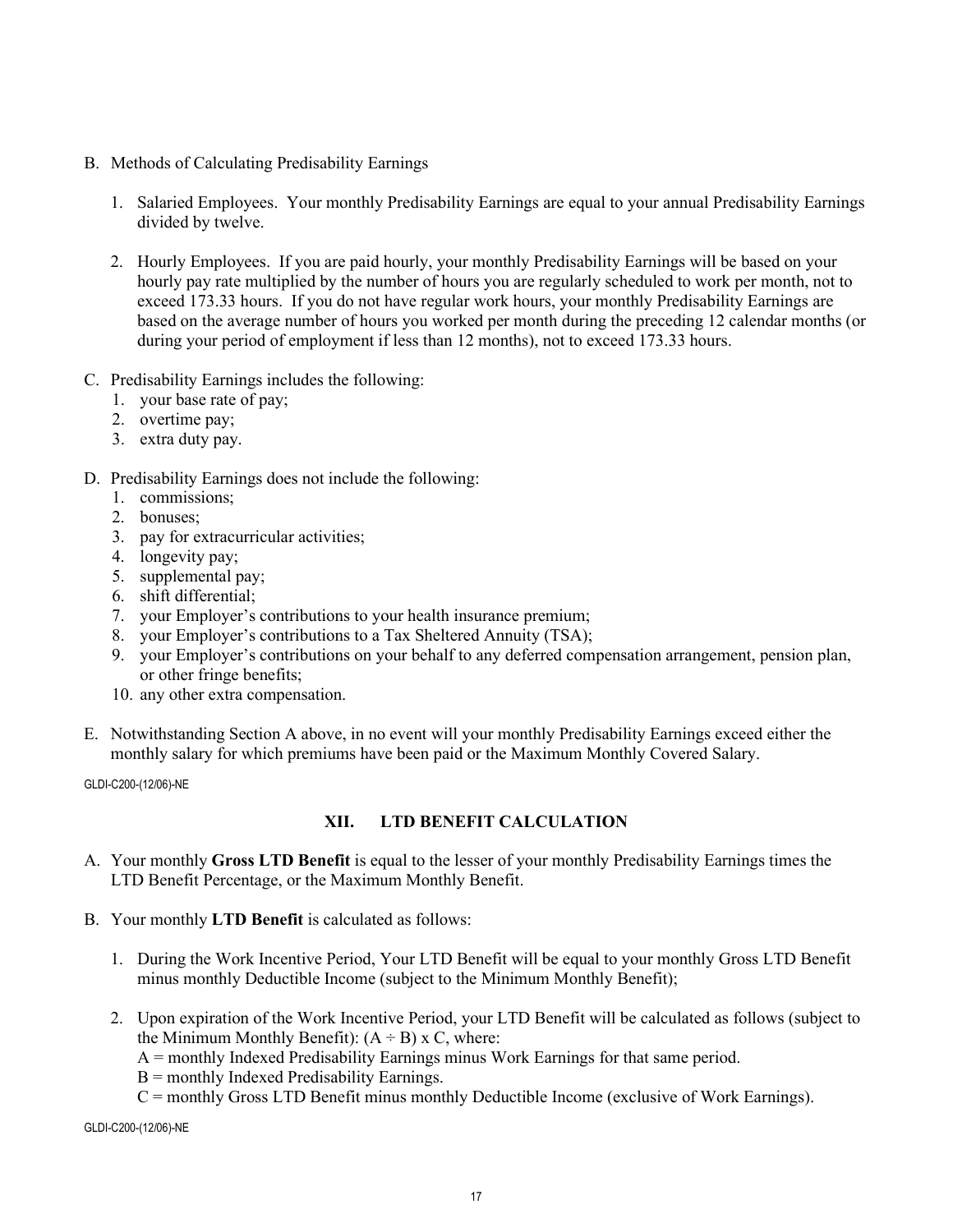#### **XIII. DEDUCTIBLE INCOME**

- A. Your Gross LTD Benefit will always be reduced by Deductible Income which is available to you or which you are eligible to receive as a result of your Disability, whether or not you apply for and receive such payments or benefits. The Deductible Income that we will subtract from your Gross LTD Benefit is listed below.
- B. To receive the full measure of income under the Group Policy, you must apply for all Deductible Income for which you may be eligible as soon as you are entitled to such benefits. If you do not apply for and actively pursue in good faith all Deductible Income for which you may be eligible, we may make our own conclusion as to whether you are entitled to those benefits. If we reasonably and in good faith determine that you are entitled to Deductible Income, we will estimate the amount of those benefits and reduce the Gross LTD Benefit by that estimated amount as of the date on which we deem you were eligible to receive Deductible Income. Integration of the estimated amount of Deductible Income that we have determined is available to you will continue until you provide us with proof that you have filed the appropriate application(s) and continue to actively pursue Deductible Income.

Each month we will determine your LTD Benefit using the Deductible Income for the same monthly period, even if you receive the Deductible Income in another month.

- C. If you are paid Deductible Income in a lump sum, we will use the period of time to which the Deductible Income applies. If no period of time is stated, we will make a reasonable estimate.
- D. We will not estimate the amount of Deductible Income nor reduce your Gross LTD Benefit by any amounts for which applications or administrative appeals for Deductible Income are pending, provided that you:
	- 1. apply for in good faith and pursue to our satisfaction all Deductible Income for which we determine you might be eligible;
	- 2. designate, at our request, an agent endorsed by us as your representative in the application process and cooperate with that representative at all stages of the application process;
	- 3. keep us informed on a timely basis of the status of all applications for Deductible Income;
	- 4. sign a Reimbursement Agreement; and
	- 5. pursue administrative appeals of Deductible Income denials.
- E. **Deductible Income** includes the following:
	- 1. Sick pay (including donated amounts and paid time off);
	- 2. Annual or personal leave pay, severance pay, or other salary continuation payable to you by your Employer;
	- 3. Work Earnings as follows:
		- a) During the First 12 months of Disability with Work Earnings (the "Work Incentive Period"), if the total amount of your Gross LTD Benefit plus the amount you receive from Work Earnings exceeds 100% of your Predisability Earnings, the amount in excess of 100% of your Predisability Earnings will be included in Deductible Income;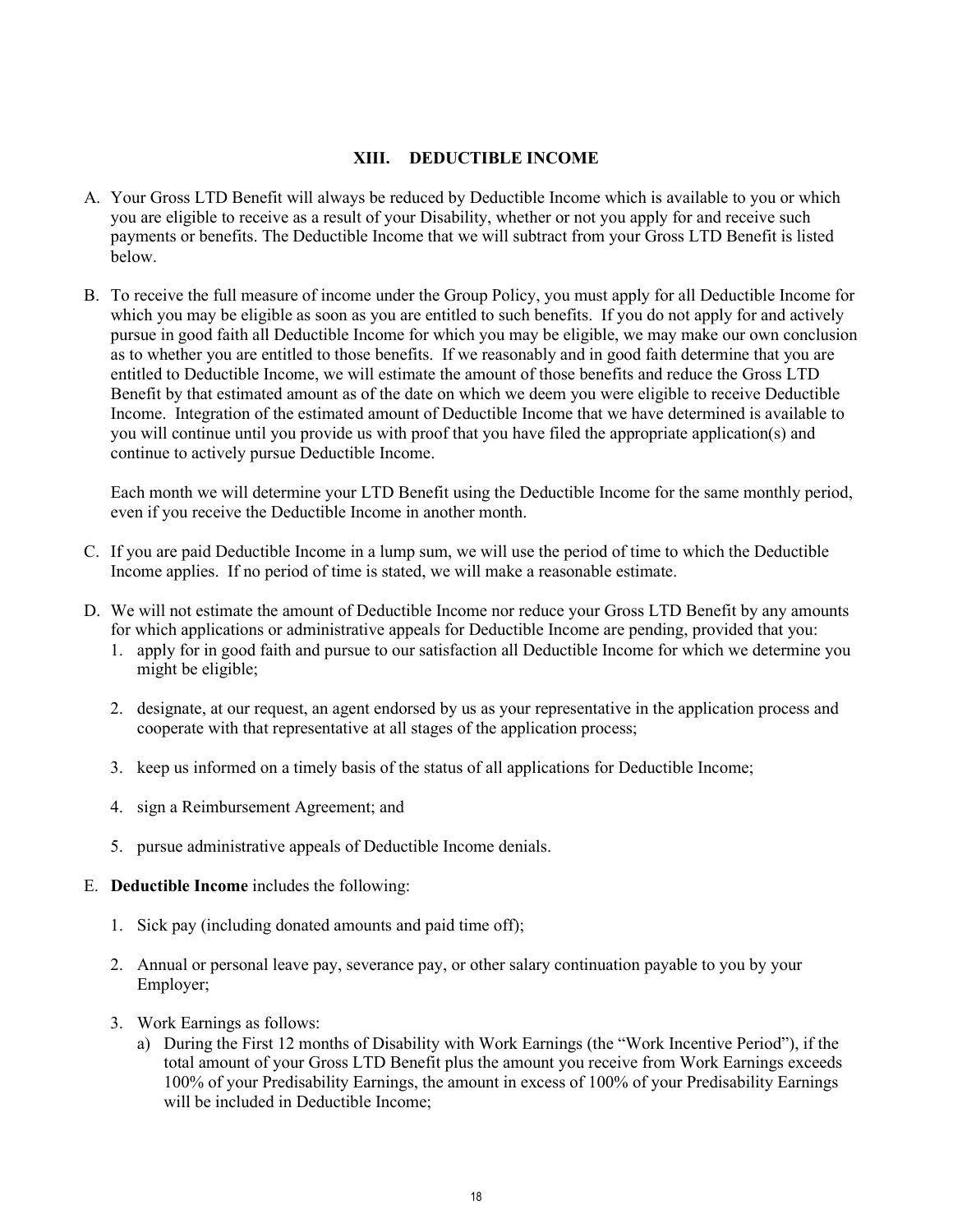- b) Upon expiration of the Work Incentive Period, your Work Earnings will be offset as provided in Section XII;
- 4. Any amount you receive or are eligible to receive because of your Disability under any of the following:
	- a) a Workers' Compensation Law to the extent we, at our discretion, determine that these amounts are of the general character as payments provided under the Group Policy for Disability;
	- b) the Jones Act;
	- c) Maritime Doctrine of Maintenance, Wages or Cure;
	- d) Longshoremen's and Harbor Worker's Act;
	- e) any similar act or law;
- 5. The amount that you receive or are eligible to receive because of your Disability or retirement benefits under:
	- a) the United States Social Security Act;
	- b) the Canada Pension Plan;
	- c) the Quebec Pension Plan;
	- d) the Railroad Retirement Act; or
	- e) any similar Plan or Act;
- 6. Any amount you receive or are eligible to receive because of your Disability under any state disability income benefit law or similar law;
- 7. Retirement plans
	- a) Any disability or retirement benefits you receive or are eligible to receive because of your Disability under your Employer's retirement plan, including a public employee retirement system, a state teacher retirement system, or a plan arranged and maintained by a union or employee association for the benefit of its members;
	- b) If any of these plans has two or more payment options, the option which comes closest to providing you a monthly income to age 65 with no survivor benefit will be used to determine Deductible Income;
	- c) Your and your Employer's contributions will be considered as distributed simultaneously throughout your lifetime, regardless of how funds are distributed from the retirement plan;
- 8. Any amount you receive or are eligible to receive under any unemployment compensation law or similar act or law;
- 9. Any amount you receive or are eligible to receive from or on behalf of a third party because of your Disability, whether by judgment, settlement or other method. However, we will only offset Deductible Income received from a third party after you have been fully indemnified. If you notify us before filing suit or settling your claim against such third party, the amount used as Deductible Income will be reduced by a pro rata share of your costs of recovery, including reasonable attorney fees;
- 10. Any amount you receive by compromise, settlement, or other method as a result of a claim for any of the above, whether disputed or undisputed. However, we will only offset Deductible Income received from a compromise, settlement, or other claim after you have been fully indemnified;
- 11. Any amount you receive under any "no fault" motor vehicle plan;
- 12. Any amount you receive or are eligible to receive because of your Disability under any group insurance coverage.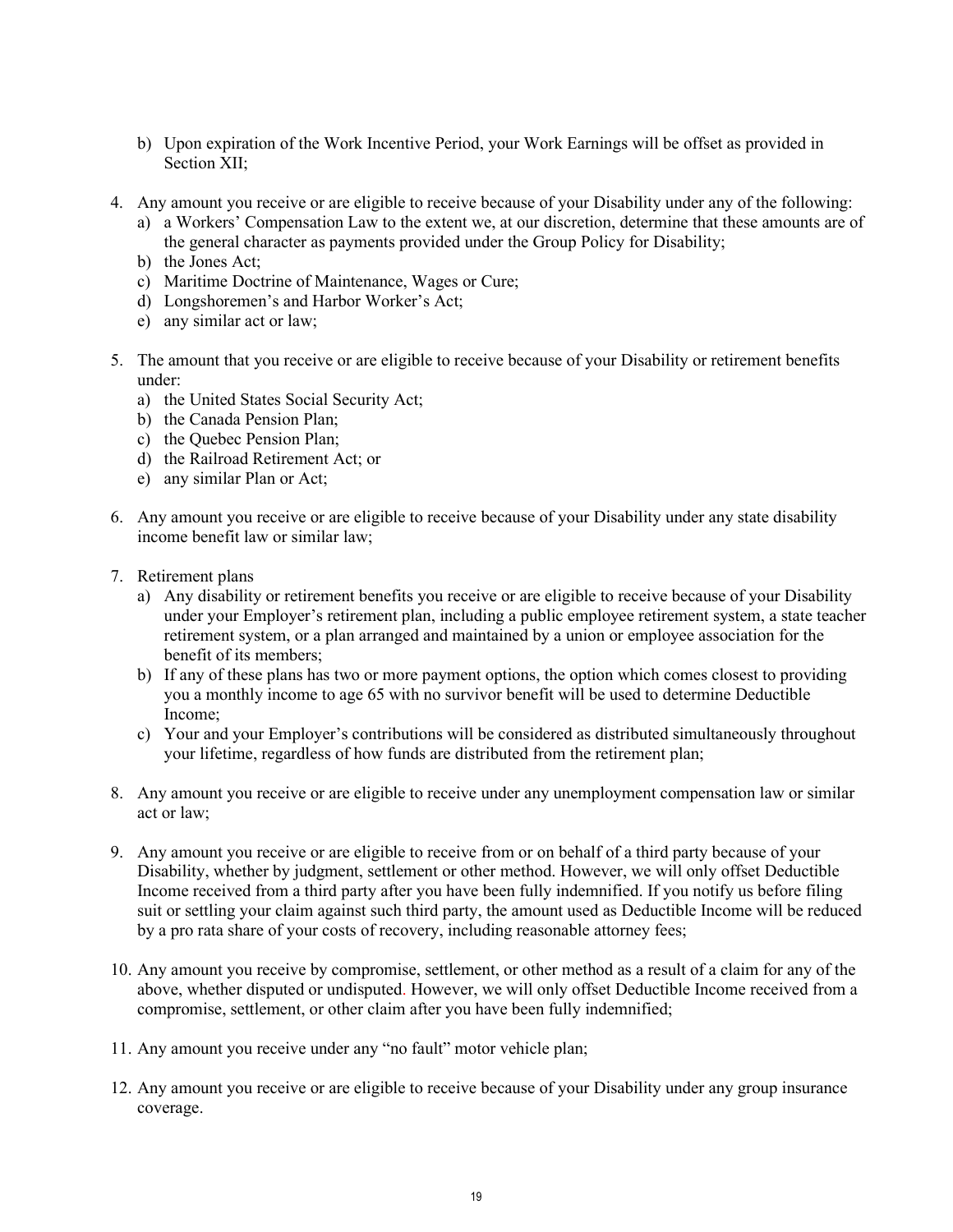#### F. **Deductible Income** does not include the following:

- 1. Any cost of living increases in any Deductible Income other than Work Earnings, if the increase becomes effective while you are Disabled and while you are eligible for the Deductible Income;
- 2. Reimbursement for hospital, medical or surgical expense;
- 3. Reasonable attorneys' fees incurred in connection with a claim for Deductible Income;
- 4. Benefits from any individual disability insurance policy;
- 5. Early retirement benefits under the Federal Social Security Act which are not received;
- 6. Group credit or mortgage disability insurance benefits;
- 7. Accelerated benefits paid under a life insurance policy;
- 8. Under your Employer's retirement plan, any amount you could have received upon termination of employment without being disabled or retired;
- 9. Benefits from the following:
	- a) Profit sharing plan;
	- b) Thrift or savings plan;
	- c) Deferred compensation plan;
	- d) Plan under IRC Section  $401(k)$ ,  $408(k)$ , or  $457$ ;
	- e) Individual Retirement Account (IRA);
	- f) Tax Sheltered Annuity (TSA) under IRC Section 403(b);
	- g) Stock ownership plan;
	- h) Keogh (HR-10) plan;
	- i) Retirement plan under a professional service corporation with respect to principals.

GLDI-C200-(12/06)-NE

#### **XIV. BENEFITS AFTER INSURANCE ENDS OR IS CHANGED**

- A. During each period of continuous Disability, we will pay LTD Benefits according to the terms of your Employer's coverage under the Group Policy in effect on the date you become Disabled. Your right to receive LTD Benefits will not be affected by:
	- 1. any amendment to the Group Policy or your Employer's coverage under the Group Policy that is effective after you become Disabled.
	- 2. termination of the Group Policy or your Employer's coverage under the Group Policy after you become Disabled.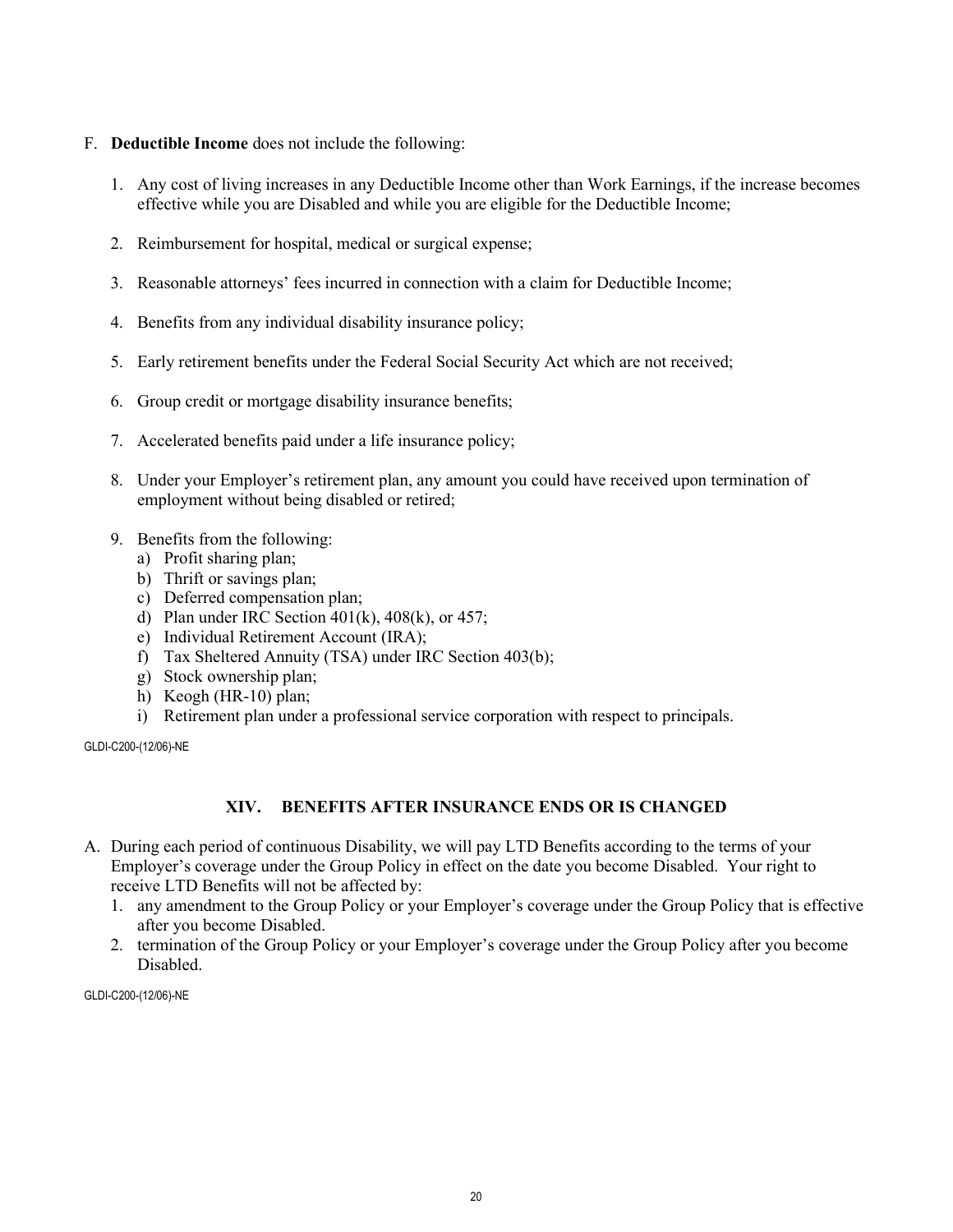#### **XV. EFFECT OF NEW DISABILITY**

- A. If a period of Disability is extended by a new cause while LTD Benefits are payable, LTD Benefits will continue while you remain Disabled, subject to the following:
	- 1. LTD Benefits will not continue beyond the end of the original Maximum Benefit Period;
	- 2. The "Exclusions" and "Limitations" sections will apply to the new cause of Disability.

GLDI-C200-(12/06)-NE

## **XVI. EXCLUSIONS**

- A. War. You are not covered for a Disability caused or contributed to by War or any act of War. War means a state or period of declared or undeclared war whether civil or international, any substantial armed conflict with organized forces of a military nature between nations, states or parties, or acts of terrorism.
- B. Criminal Conduct. You are not covered for a Disability caused or contributed to by your committing or attempting to commit a felony. You are not covered for a Disability caused as a result of your engaging in an illegal occupation.
- C. Military Leave. You are not covered for a Disability that occurs during any military leave for active duty, including training duty, the National Guard and Coast Guard, or any active or reserve component of the military forces of any state or country.
- D. Intentionally Self-Inflicted Injury-Suicide. You are not covered for a Disability caused or contributed to by an intentionally self-inflicted injury or attempted suicide, while sane or insane.
- E. Pre-existing Conditions
	- 1. Your current LTD coverage. You are not covered for a Disability caused or contributed to by a Pre-existing Condition or medical or surgical treatment of a Pre-existing Condition unless you have been continuously insured under the Group Policy for at least 5 days and have been Actively at Work for at least 1 full day after the end of that 5 days.
	- 2. If you are not covered for a Disability because of the Pre-existing Condition exclusion for Your current LTD coverage, you are not covered for that same Disability for any LTD coverage increase because of an Eligible Class or Group Policy change.
	- 3. **Pre-existing Condition** means a mental or physical condition whether or not diagnosed or misdiagnosed for which you have consulted a Physician or other licensed medical professional, received medical treatment, services or advice, undergone diagnostic procedures, including self-administered procedures, or taken prescribed drugs or medications at any time during the 30 day period just before the effective date of your insurance under the Group Policy.

GLDI-C200-(12/06)-NE

## **XVII. LIMITATIONS**

- A. Foreign Residency. Payment of LTD Benefits is limited to 6 months for each period of continuous Disability while you reside outside of the United States or Canada.
- B. Payment Limit. In no event will the LTD Benefit plus Deductible Income plus Work Earnings exceed 100% of Predisability Earnings. In the event your LTD Benefit plus Deductible Income plus Work Earnings exceeds 100% of Predisability Earnings, the LTD Benefit will be reduced by the amount in excess of 100% of Predisability Earnings.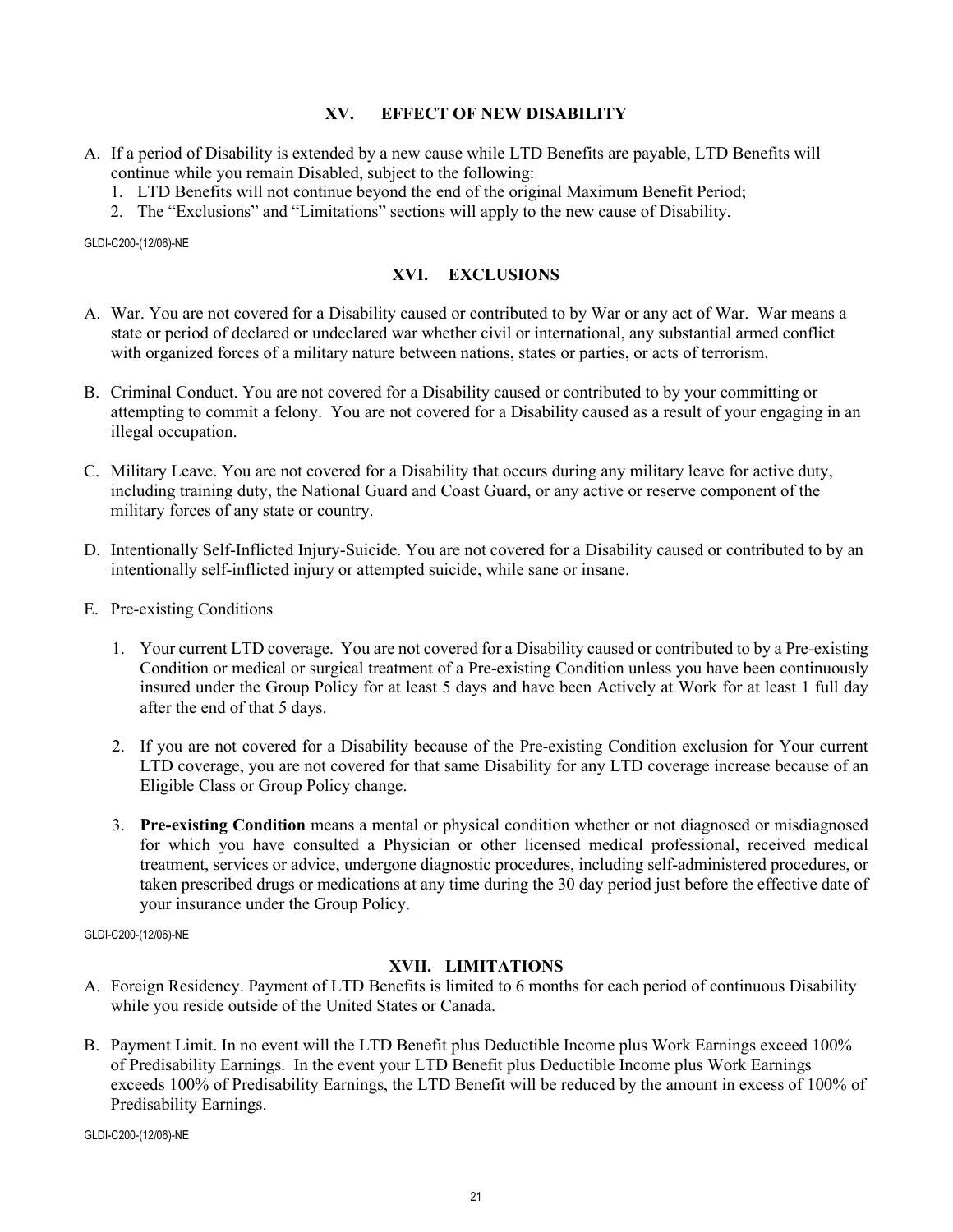#### **XVIII. RESPONSIBILITIES OF DISABLED INSURED PERSONS**

- A. Your Obligations During A Period Of Disability
	- 1. You must make a good faith effort to recover from, or reduce the severity of, your Disability and the resulting loss of income, or you will forfeit benefits. The Group Policy requires you to take a variety of actions in this regard, including, but not limited to, the following:
		- a) You must accept any position within a broad definition of Own Occupation that you can perform and which your Employer or another employer makes available during the Own Occupation Period regardless of whether the compensation for such work is less than your Predisability Earnings. The income earned will be treated as Work Earnings.
		- b) You must arrange for and use the Regular Care of a Physician. In addition, you must pursue any reasonable medical procedure or treatment that would likely improve your condition or end your Disability, and that does not pose unreasonable risks.
		- c) You must submit periodic evidence from your Physician that substantiates, to our satisfaction, that you remain Disabled. This required evidence includes, but is not limited to, objective medical and/or psychiatric evidence from a Physician that confirms your Disability. Subjective complaints alone will not be considered conclusive evidence of a Disability. The attending Physician must be able to provide objective medical evidence to support his/her opinion as to why you are not able to perform the Material Duties of your Own Occupation or Any Occupation. You must obtain and provide this information at your own expense.
		- d) Where they exist, you must engage in appropriate medical and/or occupational rehabilitation programs that are reasonably expected to enable you to return to work. You must notify us when you participate in such a program.
		- e) You must appeal denials of Deductible Income and actively pursue such appeals in good faith.
		- f) You must promptly provide us with all information that we reasonably decide is necessary to verify and administer your claim for benefits.
	- 2. Return to Work Responsibility
		- a) During the Own Occupation Period, no LTD Benefits will be paid for any period of Disability when you are able to work in your Own Occupation and able to earn at least 80% of your Indexed Predisability Earnings, but you elect not to work.
		- b) During the Any Occupation Period, no LTD Benefits will be paid for any period of Disability when you are able to work in Any Occupation and are able to earn at least 80% of your Indexed Predisability Earnings, but elect not to work.
		- c) Any earnings you receive from work you perform, or that you could receive if you worked as much as you are able to considering your Disability, that are less than 100% of your Indexed Predisability Earnings will be treated as Work Earnings.
	- 3. Duty to Furnish Information. To receive benefits under the Group Policy, you must authorize and direct medical care providers and sources of earnings or Deductible Income to provide us with all information and records that we reasonably determine to be relevant to the determination of benefits or eligibility for benefits. We do not pay fees charged for submitting this information to us. Any such costs will be your responsibility.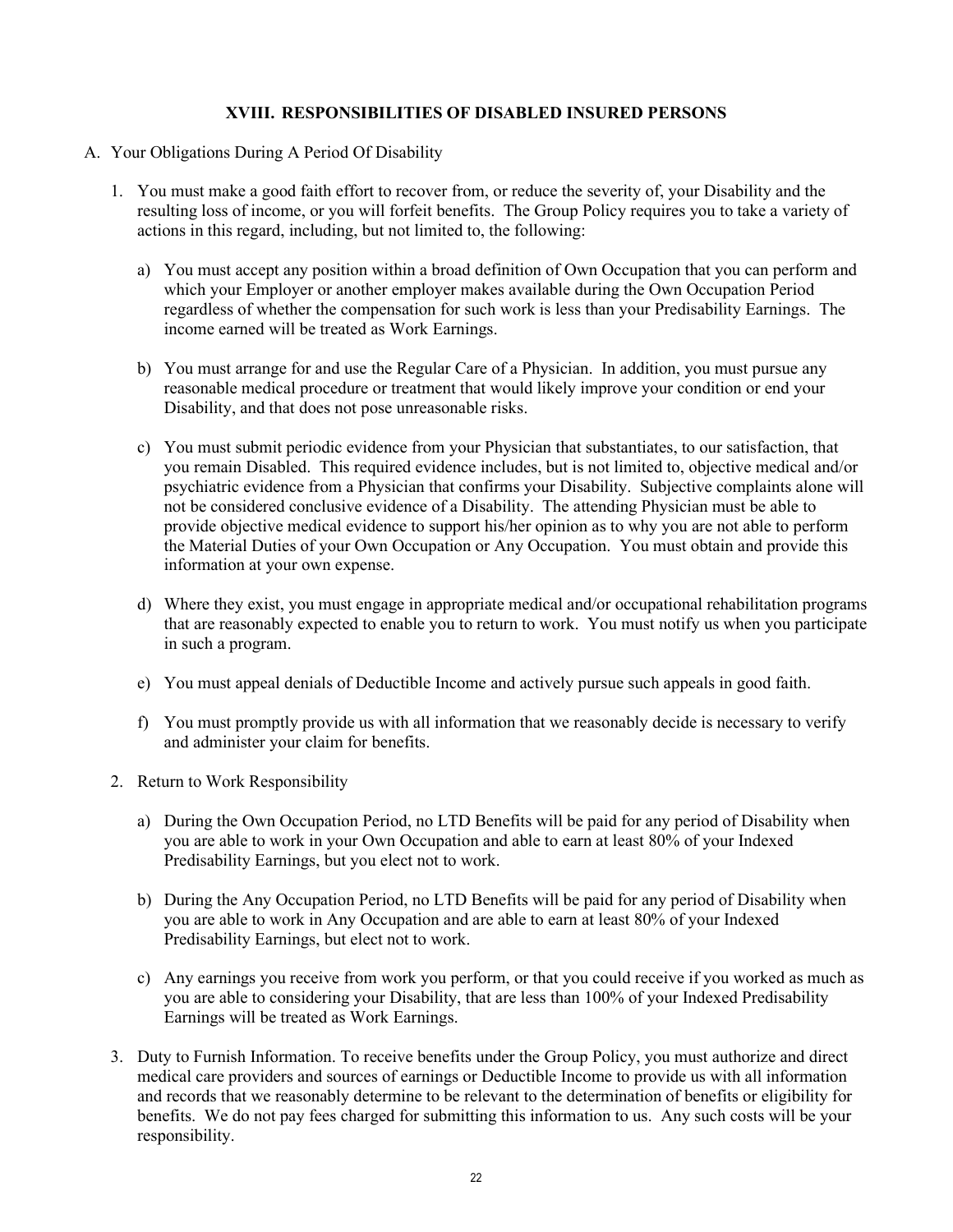- B. Our Right to Examine. We may require you to be examined by a Physician, other medical practitioner and/or vocational expert of our choice, in addition to your obligation to be under the Regular Care of a Physician as specified above. In such case, we will pay for the additional examination. You must cooperate fully with the Physician, medical practitioner or vocational expert and give full effort to such examinations. We can require an examination as often as it is reasonable to do so. We may also require you to be interviewed by an authorized Company representative.
- C. Insured Person's Failure to Comply
	- 1. We have the right to suspend benefits during any portion of a Disability in which you fail to comply with any of the requirements set forth in this Certificate.
	- 2. We have the further right to terminate irrevocably all further benefits under the Group Policy when benefits have been suspended for a period of 6 consecutive months due to your failure to comply with any of the requirements of the Group Policy.

#### **XIX. CLAIMS**

- A. Notice of Claim
	- 1. Written notice of claim should be given to us within 30 days of the date the Elimination Period ends, if that is possible. If that is not possible, you must notify us as soon as it is reasonably possible to do so.
	- 2. When we receive a written notice of claim, we will send you our claim forms for filing Proof of Loss within 15 days after written notice of claim is sent. You can also send us written Proof of Loss without waiting for the forms.
- B. Proof of Loss
	- 1. Proof of Loss means all the information necessary to determine that a loss occurred:
		- a) for which the Group Policy provides benefits; and
		- b) which is not subject to any exclusions; and
		- c) which meets all other conditions for benefits.
	- 2. Written Proof of Loss must be furnished to us at our home office no later than 90 days after the end of the Elimination Period. If it is not possible to give proof within this time limit, it must be given as soon as reasonably possible, but not later than one year following the end of the 90 day period. These limits will not apply while an Insured Person lacks legal capacity.
	- 3. Any items we may reasonably require in support of a claim, such as completed claims statements and a signed authorization for us to obtain information including tax information, must be submitted at your expense. If the required documentation is not provided within 60 days after we mail our request, your claim may be denied. No benefits will be paid until we receive Proof of Loss satisfactory to us.
- C. Investigation of Claim
	- 1. We shall acknowledge and respond to any written communication relating to a claim and all other pertinent communications from a claimant, which reasonably suggest that a response is expected, within fifteen (15) days of receipt of such communication.
	- 2. Within fifteen (15) days of receipt of Proof of Loss from a claimant we shall initiate investigation of the claim.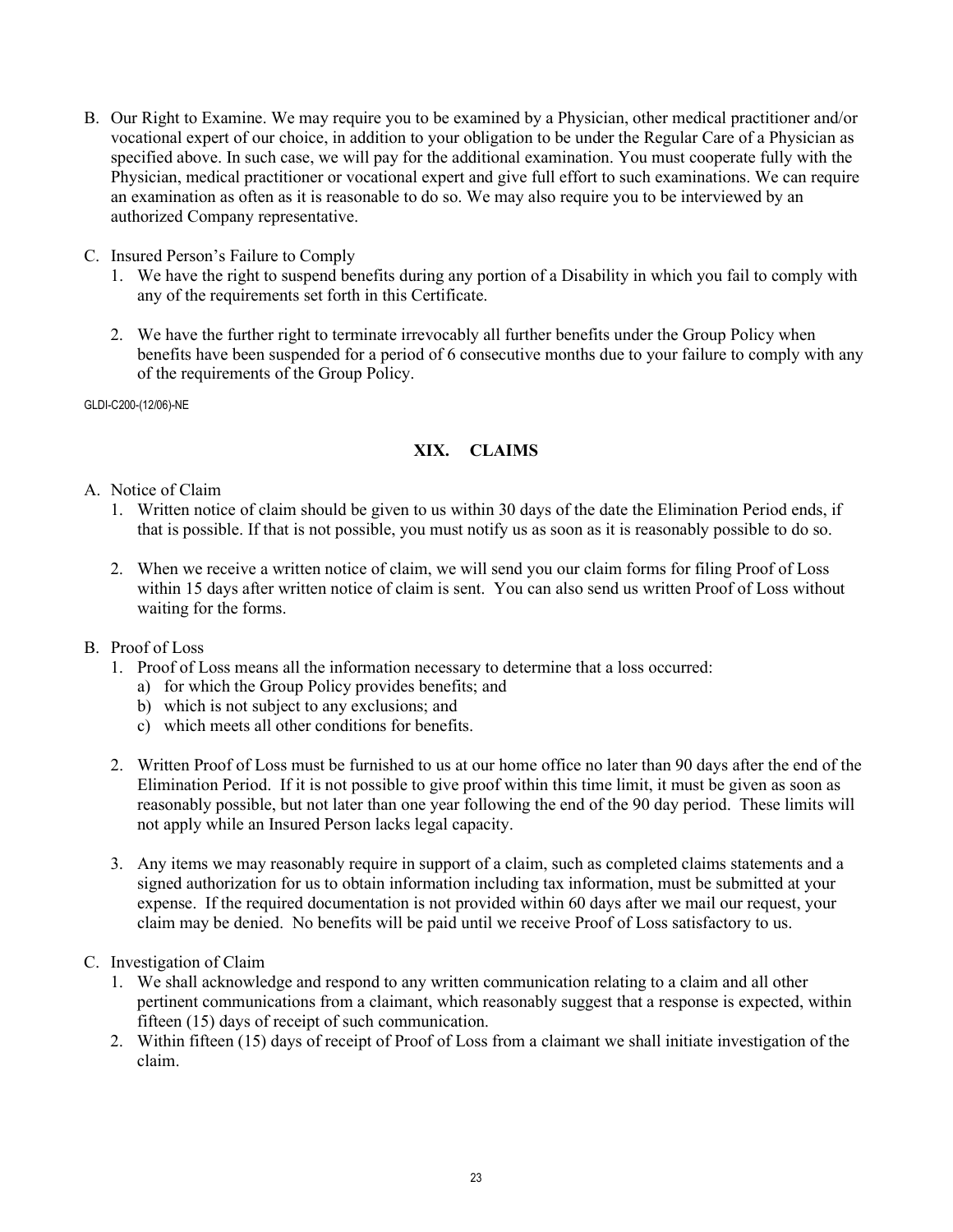#### D. Payment of Claims

- 1. We will determine LTD Benefits within 30 days after we receive satisfactory Proof of Loss, but not before satisfaction of the Elimination Period.
- 2. We will send payment of the claim or a written notice of denial within fifteen (15) days of rendering a claim decision.
- 3. If a claim remains unresolved for fifteen (15) days from the date Proof of Loss is received, we will provide you a reasonable written explanation of the delay. If the investigation remains incomplete thirty (30) days from the date of the initial notification the claim is unresolved, we will, and every thirty (30) days thereafter, send to you a reasonable written explanation setting forth the reasons additional time is needed for the investigation.
- 4. Claim Payment Method. LTD Benefit payments that you qualify for will be paid to you as specified in the "Schedule of Benefits". Payments for partial weekly benefits will be pro-rated based on a 7 day week. Payments for partial monthly benefits will be pro-rated based on a 30 day month.
- 5. LTD Benefits payable at the time of your death will be paid to the person(s) receiving the "Survivor Benefit" if applicable. If no "Survivor Benefit" is paid, the unpaid LTD Benefits will be paid to your estate.
- E. Notice of Adverse Decision on Claim
	- 1. We will notify you of an adverse benefit determination within a reasonable period of time, but not later than 45 days after we receive satisfactory Proof of Loss. This period may be extended by us for up to 30 days, provided that we determine that such an extension is necessary due to matters beyond our control, and provided that we notify you prior to the end of the initial 45 day period, of the circumstances requiring the extension of time and the date by which we expect to render a decision.
	- 2. If, prior to the end of the first 30 day extension period, we determine that, due to matters beyond our control, a decision cannot be rendered within that extension period, the period for making the determination may be extended for up to an additional 30 days, provided that we notify you prior to the expiration of the first 30 day extension period, of the circumstances requiring the extension and the date as of which we expect to render a decision.
	- 3. In the case of any extension, the notice of extension will specifically explain the standards on which entitlement to a benefit is based, the unresolved issues that prevent a decision on the claim and the additional information needed to resolve those issues. You will be given at least 45 days within which to provide the specified information.
	- 4. If we deny any part of your claim, you will receive a written notice of denial containing the following:
		- a) the reasons for our decision;
		- b) reference to the provisions of the Group Policy on which our decision is based;
		- c) a description of any additional information needed to support your claim;
		- d) information concerning your right to a review of our decision.
- F. Review Procedure
	- 1. If all or part of a claim is denied, you may request a review. A request for a review must be in writing and received by us within 180 days after you receive notice of the denial.
	- 2. You may send us written comments or other items to support the claim and may review any nonprivileged information that relates to the request for review.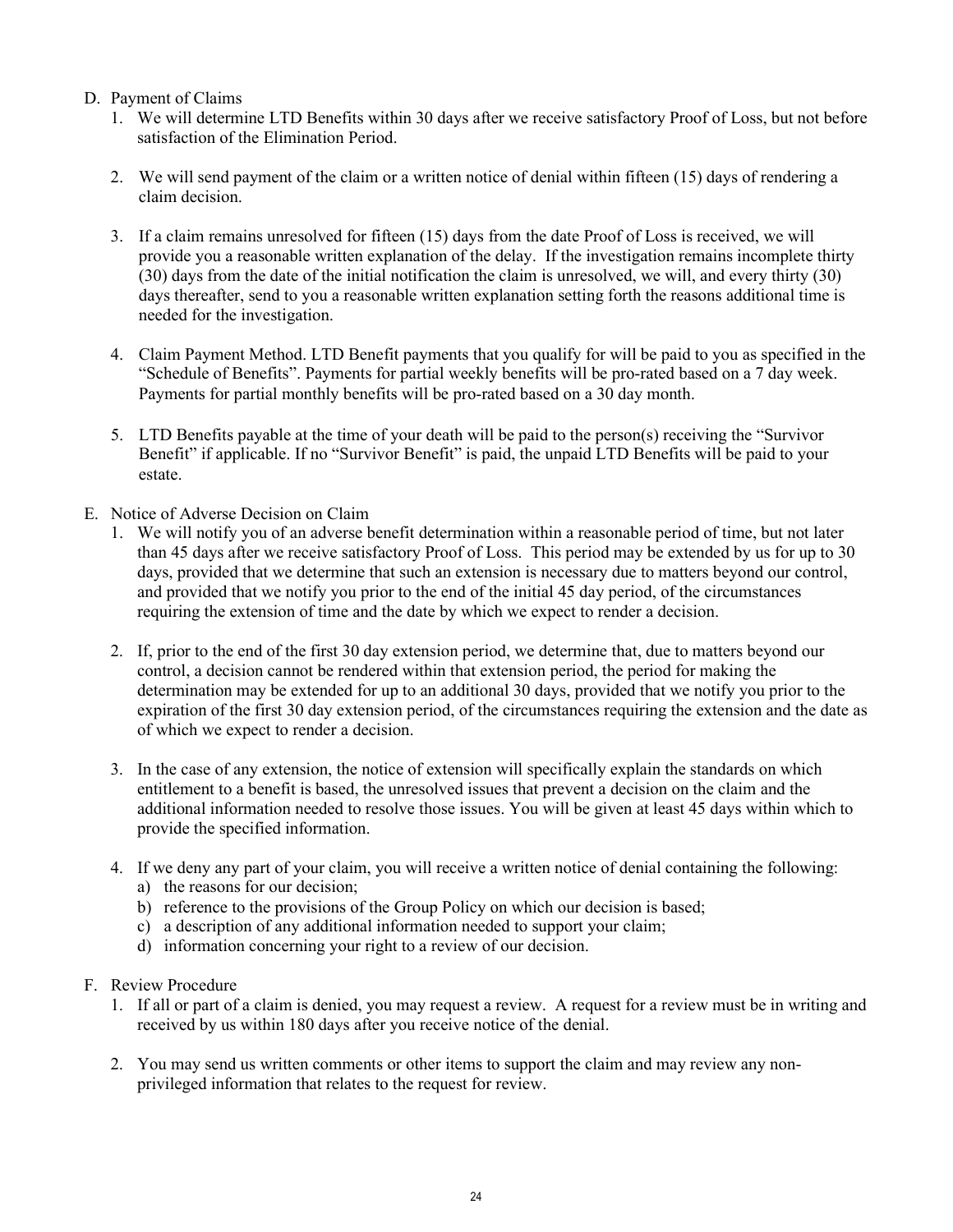- 3. We will review the claim promptly after we receive the request. We will send you a notice of our decision within 45 days after we receive the request, unless special circumstances require an extension. If we determine that an extension of time for processing is required, written notice of the extension will be furnished to you prior to the expiration of the initial 45 day period. In no event will such extension exceed a period of 60 days from the end of the initial period.
- G. Subsequent Investigations
	- 1. We may investigate a claim at any time.
	- 2. At our expense, we may have you examined at reasonable intervals by specialists of our choice. We may deny or suspend benefits if you fail to attend an examination, give full effort or cooperate with the examiner.
- H. Assignment. The rights and benefits under the Group Policy are not assignable.

## **XX. RIGHT TO REIMBURSEMENT**

- A. If we make benefit payments to you in excess of the amounts required by the provisions of this Group Policy or, if you receive retroactive benefits from any Deductible Income source for periods of time during which we paid benefits to you, you must reimburse us for any such excess, duplicate, or erroneous payments.
- B. Before any LTD Benefits are paid to you, you must execute and deliver to us a Reimbursement Agreement, provided by us, setting forth specific terms of reimbursement.
- C. Upon request, you must execute and deliver to us such documents as may be required, and do whatever else may be necessary, to secure our rights to recover any excess, duplicate, or erroneous payments.
- D. You must reimburse us in a satisfactory and timely manner for any payments made to which you were not entitled under the terms of this Policy. Such reimbursement will be due and payable immediately upon our notification to you. At our option, subsequent payment of benefits or the refund of any premium owed to you by us may be reduced or applied by us directly toward such reimbursement obligation.
- E. Our acceptance of premium or other fees, or our providing or paying of benefits, does not constitute a waiver of our rights to enforce the provisions of this section in the future. The provisions of this section are in addition to, and not in lieu of, any other rights or remedies available to us at law or in equity.
- F. The Minimum Monthly Benefit may be applied to recover an outstanding overpayment.

GLDI-C200-(12/06)-NE

## **XXI. SUBROGATION**

- A. If LTD Benefits are paid or payable to you under the Group Policy as the result of any act or omission of a third party, we will be subrogated to all rights of recovery you may have in respect to such act or omission. However, we will only be entitled to subrogation after you have been fully indemnified. You must execute and deliver to us such instruments and papers as may be required and do whatever else is needed to secure such rights. You must avoid doing anything that would prejudice our rights of subrogation.
- B. If you notify us before filing suit or settling your claim against such third party, the amount to which we are subrogated will be reduced by a pro rata share of your costs of recovery, including reasonable attorney fees. If suit or action is filed, we may record a notice of payments of LTD Benefits and such notice will constitute a lien on any judgment recovered.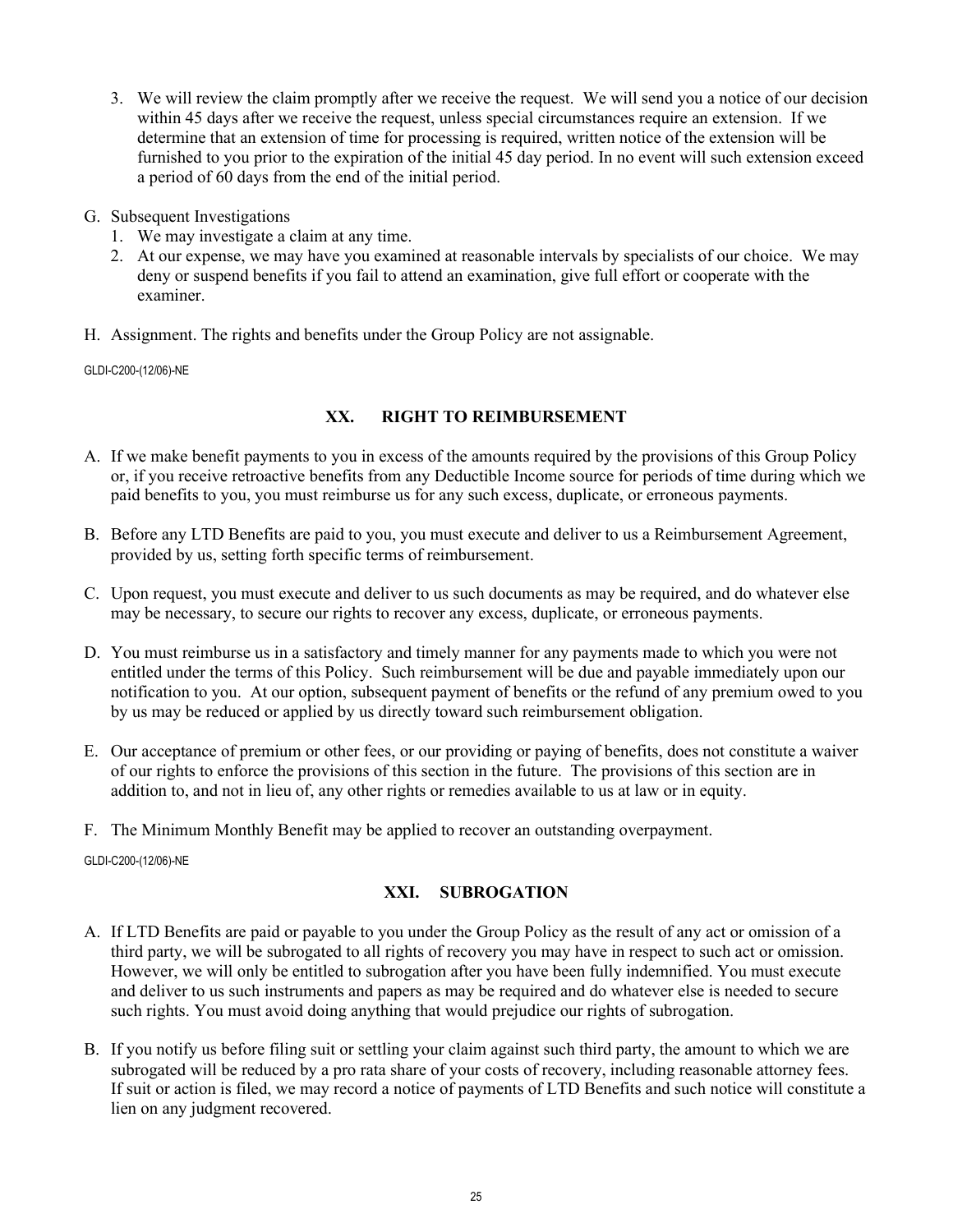C. If you or your legal representatives fail to bring suit or action promptly against such third party, we may institute such suit or action in our name or in your name. We are entitled to retain from any judgment recovered the amount of LTD Benefits paid or to be paid to you or on your behalf, together with our costs of recovery, including attorney fees. The remainder of such recovery, if any, will be paid to you or as the court may direct.

GLDI-C200-(12/06)-NE

## **XXII. ALLOCATION OF AUTHORITY**

- A. Except for those functions which the Group Policy specifically reserves to the Policyowner or Employer, we have full and exclusive authority to control and manage the Group Policy, to administer claims and to interpret the Group Policy and resolve all questions arising in the administration, interpretation and application of the Group Policy.
- B. Our authority includes, but is not limited to the following:
	- 1. the right to resolve all matters when a review has been requested;
	- 2. the right to establish and enforce rules and procedures for the administration of the Group Policy and any claim under it;
	- 3. the right to determine the following:
		- a) eligibility for insurance;
		- b) entitlement to benefits;
		- c) the amount of benefits payable;
		- d) the sufficiency and the amount of information we may reasonably require to determine a., b., or c., above.
- C. Subject to the review procedures of the Group Policy, any decision we make in the exercise of our authority is conclusive and binding.

GLDI-C200-(12/06)-NE

## **XXIII. TIME LIMITS ON LEGAL ACTIONS**

- A. No action at law or in equity may be brought until 60 days after we have received Proof of Loss. No such action may be brought more than three years after the earlier of the following:
	- 1. the date we receive Proof of Loss;
	- 2. the time within which Proof of Loss is required to be given.

GLDI-C200-(12/06)-NE

## **XXIV. INCONTESTABILITY PROVISIONS**

- A. Incontestability of Insurance
	- 1. Any statement made to obtain or to increase insurance is a representation and not a warranty.
	- 2. No misrepresentation will be used as a basis for reducing or denying a claim or contesting the validity of insurance unless:
		- a) the insurance would not have been approved if we had known the truth; and
		- b) we have given you or any other person claiming benefits a copy of the signed written instrument which contains the misrepresentation.
	- 3. After insurance has been in effect for two years during the lifetime of the Insured Person, we will not use a misrepresentation as a basis for reducing or denying a claim, unless it was a fraudulent misrepresentation.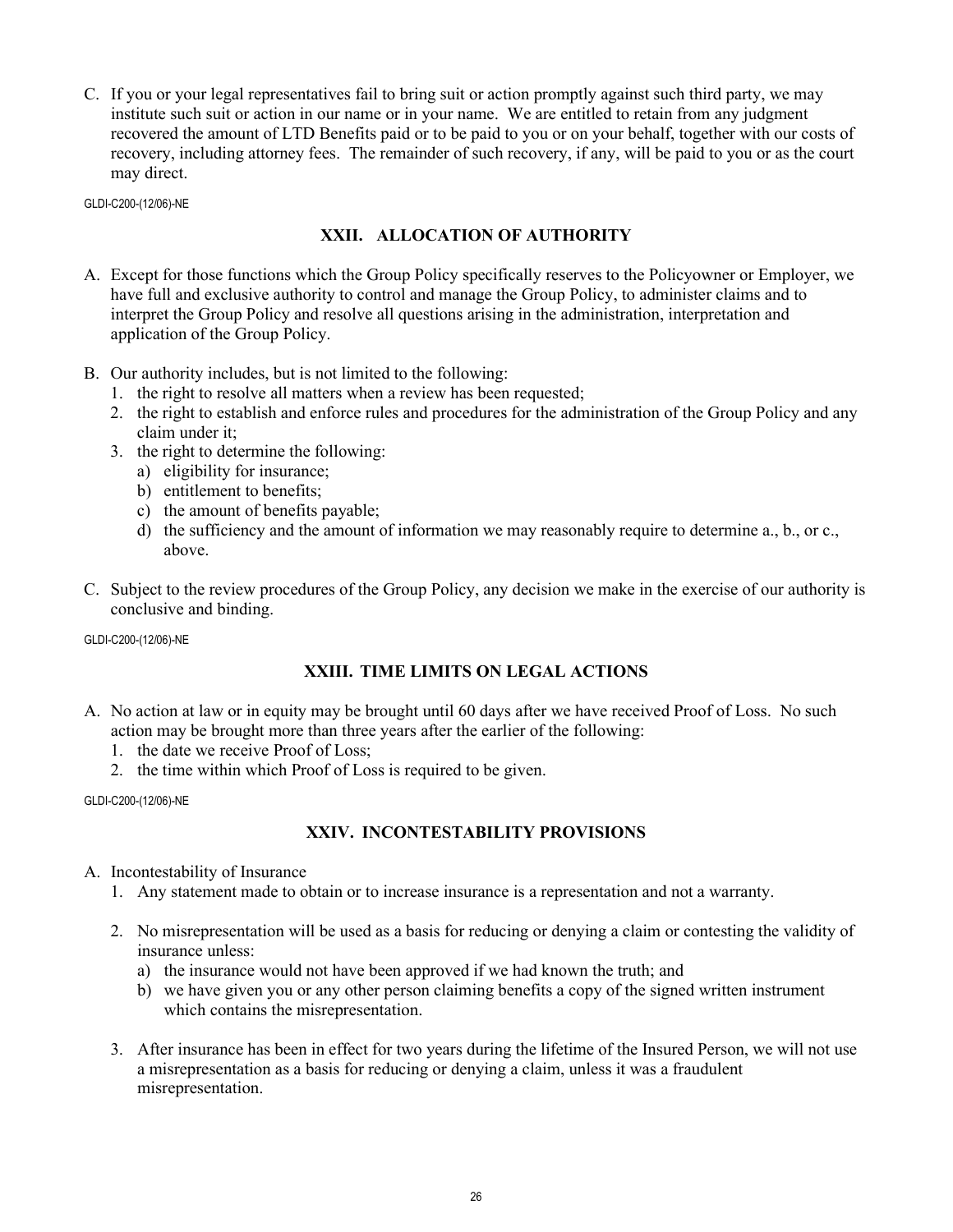- B. Incontestability of the Group Policy or Employer Coverage under the Group Policy
	- 1. Any statements made by the Policyowner to obtain the Group Policy or made by an Employer to obtain coverage under the Group Policy is a representation and not a warranty.
	- 2. No misrepresentation by the Policyowner or your Employer will be used as a basis for denying a claim, or for denying the validity of the Group Policy or your Employer's coverage under the Group Policy unless:
		- a) the Group Policy would not have been issued or your Employer's coverage under the Group Policy would not have been approved if we had known the truth; and
		- b) we have given the Policyowner or Employer a copy of a written instrument signed by the Policyowner or Employer which contains the misrepresentation.
	- 3. The validity of the Group Policy or your Employer's coverage under the Group Policy will not be contested after it has been in force for two years, except for nonpayment of premiums or fraudulent misrepresentations.

## **XXV. CLERICAL ERROR AND MISSTATEMENT**

- A. Clerical Error
	- 1. Clerical error by us, the Policyowner, your Employer, or their respective employees or representatives will not:
		- a) cause a person to become insured under the Group Policy or a provision of it.
		- b) invalidate insurance otherwise validly in force.
		- c) continue insurance otherwise validly terminated.
		- d) cause an Employer to obtain coverage under the Group Policy or a provision of it.
	- 2. In the event that a clerical error results in an incorrect rate, we reserve the right to adjust the rate accordingly.
- B. The payment of premium, by itself, will not obligate us to provide benefits to anyone who is not eligible for coverage under the Group Policy.
- C. Your Employer acts on its own behalf as your agent, and not as our agent. Your Employer has no authority to alter, expand or extend our liability or to waive, modify or compromise any defense or right we may have under the Group Policy.
- D. Misstatement of Age or Gender
	- 1. If the age or gender, or both, of a person has been misstated, we will make an equitable adjustment of premiums, benefits or both. The adjustment will be based on:
		- a) the amount of insurance based on the correct age and gender; and
		- b) the difference between the premiums paid and the premiums which would have been paid if the age and gender had been correctly stated.

GLDI-C200-(12/06)-NE

## **XXVI. FRAUD**

A. It is unlawful to knowingly provide false, incomplete or misleading facts or information with the intent of defrauding us. An application for insurance or claim containing any materially false or misleading information may lead to reduction, denial or termination of benefits or coverage under the Group Policy and recovery of any amounts we have paid.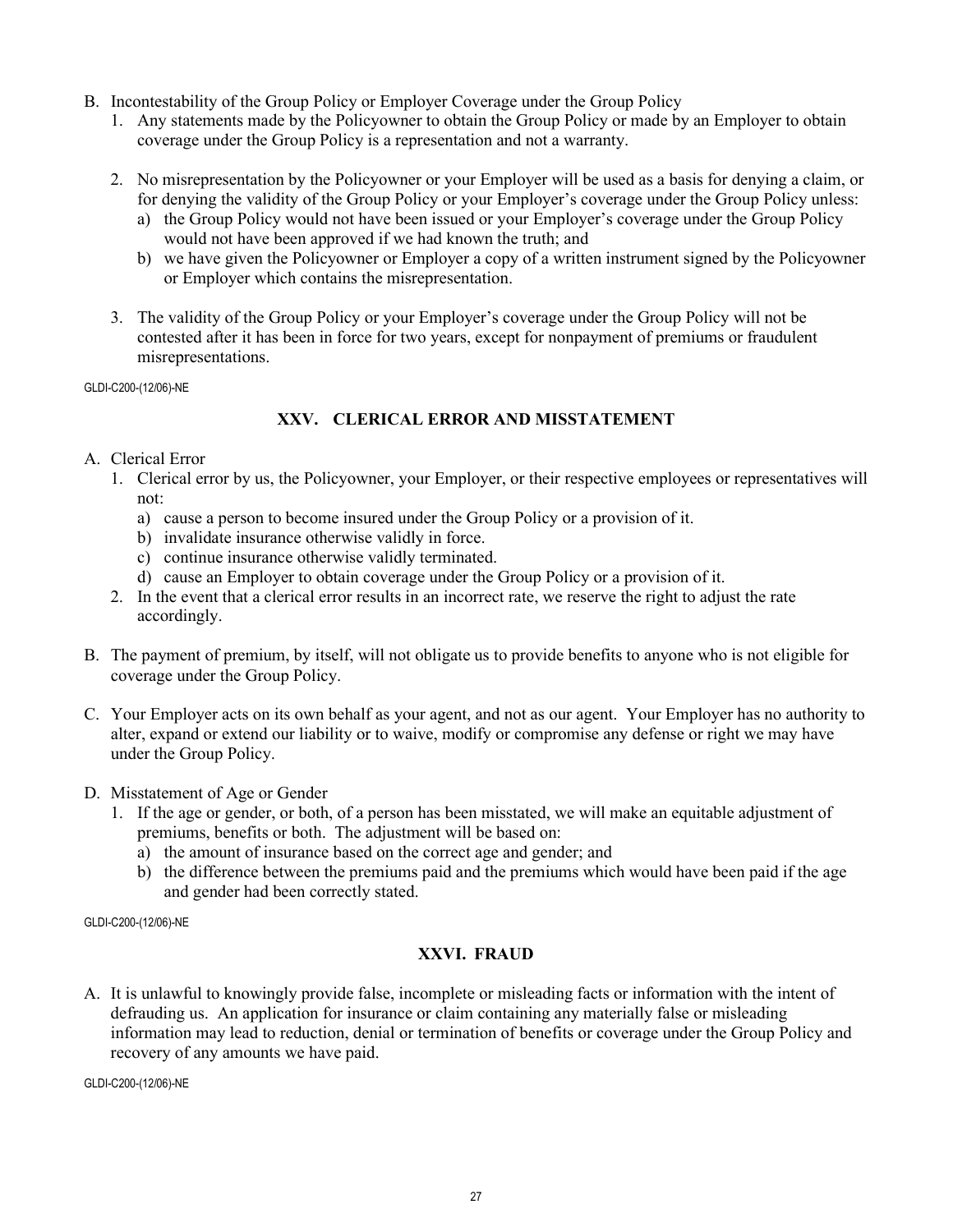#### **XXVII.TERMINATION OR AMENDMENT OF THE GROUP POLICY AND EMPLOYER COVERAGE**

- A. The Group Policy may be terminated, changed or amended in whole or in part by us or the Policyowner according to the terms of the Group Policy. Any such change or amendment may apply to current or future Employers and Eligible Persons covered under the Group Policy or to any separate classes or categories thereof. An Employer's coverage under the Group Policy may be terminated, changed or amended in whole or in part by us or the Employer according to the terms of the Group Policy.
- B. We may change the Group Policy and any Employer's coverage under the Group Policy in whole or in part when any change or clarification in law or governmental regulation affects our obligations under the Group Policy, or with the Policyowner's or Employer's consent.
- C. We may terminate an Employer's coverage on any premium due date by giving the Employer not less than 31 days advance notice. An Employer may terminate coverage under the Group Policy in whole, and may terminate insurance for any class or group of Eligible Persons, at any time by giving us advanced written notice at least 31 days prior to such termination. Insurance will terminate automatically for nonpayment of premium.
- D. Benefits are limited to the terms of your Employer's coverage under the Group Policy, including any valid amendments. No change or amendment of your Employer's coverage will be valid unless it is approved in writing by one of our executive officers and delivered to your Employer. The Policyowner, your Employer and their respective employees or representatives have no right or authority to change or amend the Group Policy or your Employer's coverage under the Group Policy or to waive any terms or provisions thereof without our signed, written approval.

GLDI-C200-(12/06)-NE

## **XXVIII. COST OF LIVING ADJUSTMENT (COLA) BENEFIT**

- A. You are eligible for a COLA Benefit if you are receiving LTD Benefits under the Group Policy, and, as of March 1st, have been Disabled for the preceding 25 months.
- B. On each March 1st on which you are eligible for the COLA Benefit, your COLA Benefit will be determined by multiplying your LTD Benefit by the COLA Factor for that year as determined below.
- C. Determining your COLA Factor:
	- 1. On the first March 1st on which you are eligible for the COLA Benefit, your COLA Factor means the percentage rate of increase, expressed as a decimal, in the CPI-W as published by the U.S. Department of Labor for the prior calendar year, not to exceed 7%, plus one.
	- 2. Each subsequent March 1st on which you are eligible for the COLA Benefit, your COLA Factor for determining the COLA Benefit for the year beginning on that March 1st will be the COLA Factor as determined for the then current year using the method in paragraph 1 above, multiplied by all of the COLA Factors determined for previous years in which you were eligible for the COLA Benefit, rounded to four decimal places.
- D. If the rate of the CPI-W decreases, your LTD Benefit may reduce accordingly; however, such adjustments will never reduce your LTD Benefit below the amount which would be payable if this COLA Benefit did not exist.
- E. A COLA Benefit will not be payable during a period of employment under a Rehabilitation Plan.
- F. The maximum number of adjustments for one period of Disability will be ten.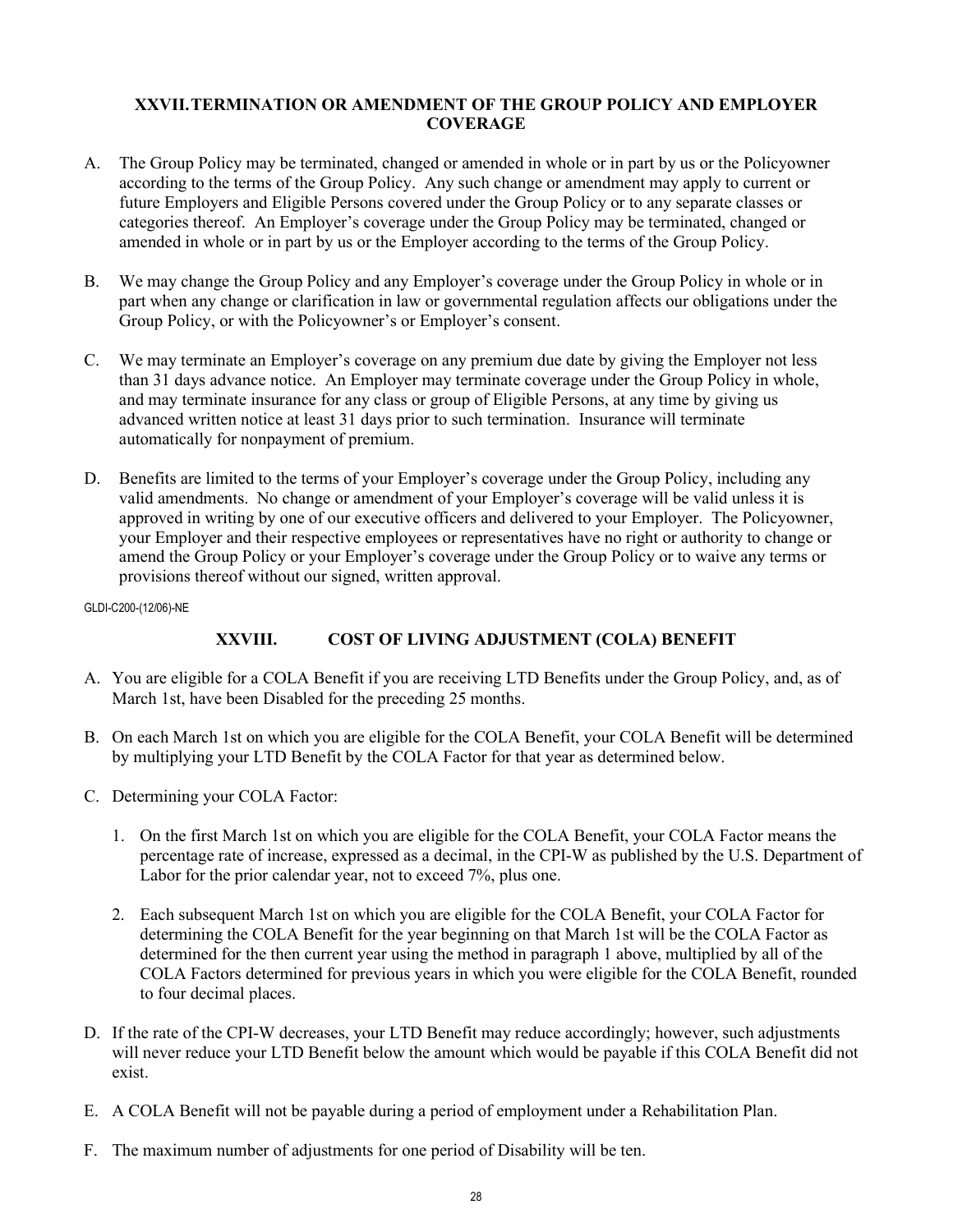G. The COLA Benefit will apply only to LTD Benefits for which you are eligible. If you receive retroactive benefits from any Deductible Income source for periods of time during which we paid a COLA Benefit to you, such COLA payments must be reimbursed to us pursuant to the "Right to Reimbursement" section of the Group Policy.

GLDI-C200-(12/06)-NE

#### **XXIX. REHABILITATION BENEFIT**

- A. While you are Disabled, you may qualify to participate in a Rehabilitation Plan. **Rehabilitation Plan** means a written plan, program or course of medical treatment or vocational training or education that is intended to prepare you to return to work full time.
- B. To participate in a Rehabilitation Plan, you must apply in a letter to us. The terms, conditions and objectives of the plan must be accepted by you and approved by us in advance. We have the sole discretion to evaluate, approve and/or terminate your Rehabilitation Plan at any time.
- C. While you are participating in an approved Rehabilitation Plan, your LTD Benefit will be reduced by 50% of any income earned by you for work done under the Rehabilitation Plan. If the sum of your Gross LTD Benefit and Work Earnings exceeds 100% of Predisability Earnings, the excess will be included in Deductible Income. At no time will LTD Benefits be paid beyond the Maximum Benefit Period or be less than the Minimum Monthly Benefit.

GLDI-C200-(12/06)-NE

#### **XXX. SPECIFIC LOSS BENEFIT**

- A. If you suffer a Loss, as defined below, as a result of an accident or exposure to the natural elements, we will consider you Disabled, for the purpose of this Specific Loss Benefit, for the applicable Minimum Benefit Period outlined below.
- B. Definitions of Loss
	- 1. Loss means loss of hand, foot , sight, and thumb and index finger of the same hand which:
		- a) is caused solely and directly by an accident or exposure to the natural elements;
		- b) occurs independently of all other causes;
		- c) occurs within 365 days after the accident or exposure to the natural elements; and
		- d) occurs while you are insured under the Group Policy.
			- (1) If your Employer's coverage under the Group Policy terminates after the date of the accident and you remain continuously Disabled from the date your Employer's coverage under the Group Policy terminates up to the date of the Loss, then your Loss will be deemed to have occurred while insured under the Group Policy.
	- 2. With respect to a hand or foot, Loss means actual and permanent severance from the body at or above the wrist or ankle joint.
	- 3. With respect to sight, Loss means entire and irrecoverable loss of sight.
	- 4. With respect to thumb and index finger of the same hand, Loss means actual and permanent severance from the body at or above the metacarpophalangeal joints.
- C. Minimum Benefit Period
	- 1. The Specific Loss Benefit will be paid to you for the number of monthly payments specified in the table below. If death occurs before all the payments have been made, the balance remaining at the time of death will be paid to your estate.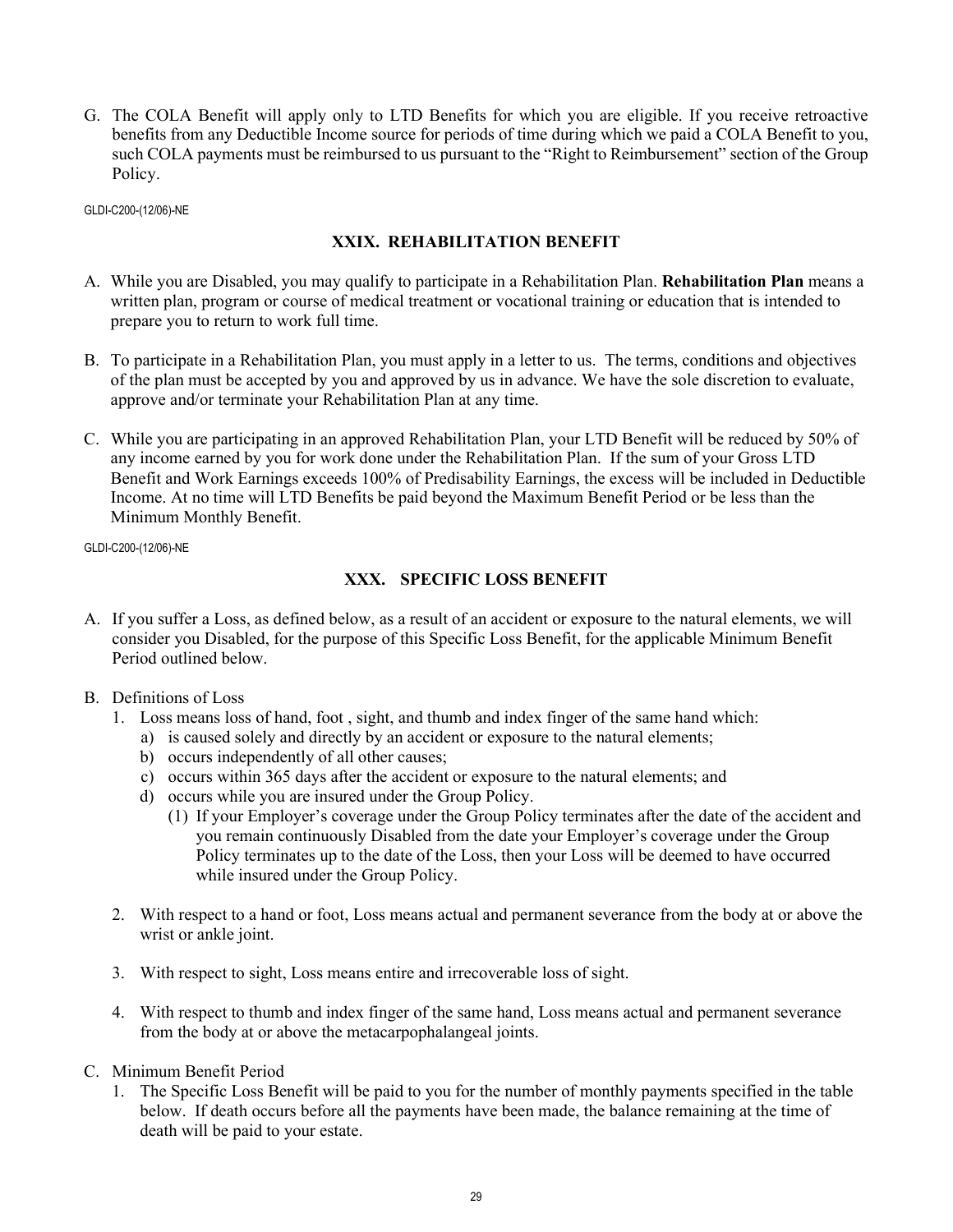- 2. Benefits may be payable for a period in excess of the number of months indicated in the table provided that you are Disabled as defined elsewhere in this Certificate, and provided that you comply with the "Responsibilities of Disabled Insured Persons" section.
- 3. The maximum number of monthly payments for all losses suffered in any one accident will be limited to the loss for which the greatest number of monthly payments is provided in table 3a below.

| $\cos s$                              | Number of Months |
|---------------------------------------|------------------|
| <b>Both Hands</b>                     | 46 months        |
| <b>Both Feet</b>                      | 46 months        |
| Entire Sight of Both Eyes             | 46 months        |
| One Hand and One Foot                 | 46 months        |
| One Hand and Entire Sight of One Eye  | 46 months        |
| One Foot and Entire Sight of One Eye  | 46 months        |
| One Hand or One Foot                  | 23 months        |
| Entire Sight of One Eye               | 15 months        |
| Thumb and Index Finger of Either Hand | 12 months        |

- D. The Specific Loss Benefit will be equal to, and in lieu of, the LTD Benefit. All offsets, deductions and restrictions applicable to LTD Benefit payments under this Certificate will apply to the Specific Loss Benefit. At no time will the Specific Loss Benefit be less than the Minimum LTD Benefit specified in the "Schedule of Benefits".
- E. Specific Loss Benefit Exclusions
	- 1. No Specific Loss Benefit is payable under this provision if the Loss is caused or contributed to by any of the exclusions listed in the section entitled "Exclusions" or any of the following:
		- a) Physical Disease, Injury, Pregnancy, Substance Abuse or Mental Disorder existing at the time of the accident.
		- b) Heart attack or stroke.
		- c) Medical or surgical treatment for any of the above.

#### **XXXI. SURVIVOR BENEFIT**

- A. If you die while LTD Benefits are payable, and on the date you die you have been continuously Disabled for at least 365 days, we will pay a Survivor Benefit as follows:
	- 1. The Survivor Benefit will consist of a lump sum equal to 6 times the amount of your last LTD Benefit.
	- 2. The Survivor Benefit will first be applied to reduce any overpayment of your claim.
	- 3. The Survivor Benefit will be paid at our option to any one of the following:
		- a) Your surviving Spouse;
		- b) Your surviving unmarried children, including adopted children, under age 25;
		- c) Your surviving Spouse's unmarried children, including adopted children, under age 25;
		- d) Your estate.

GLDI-C200-(12/06)-NE REV. 03/28/2022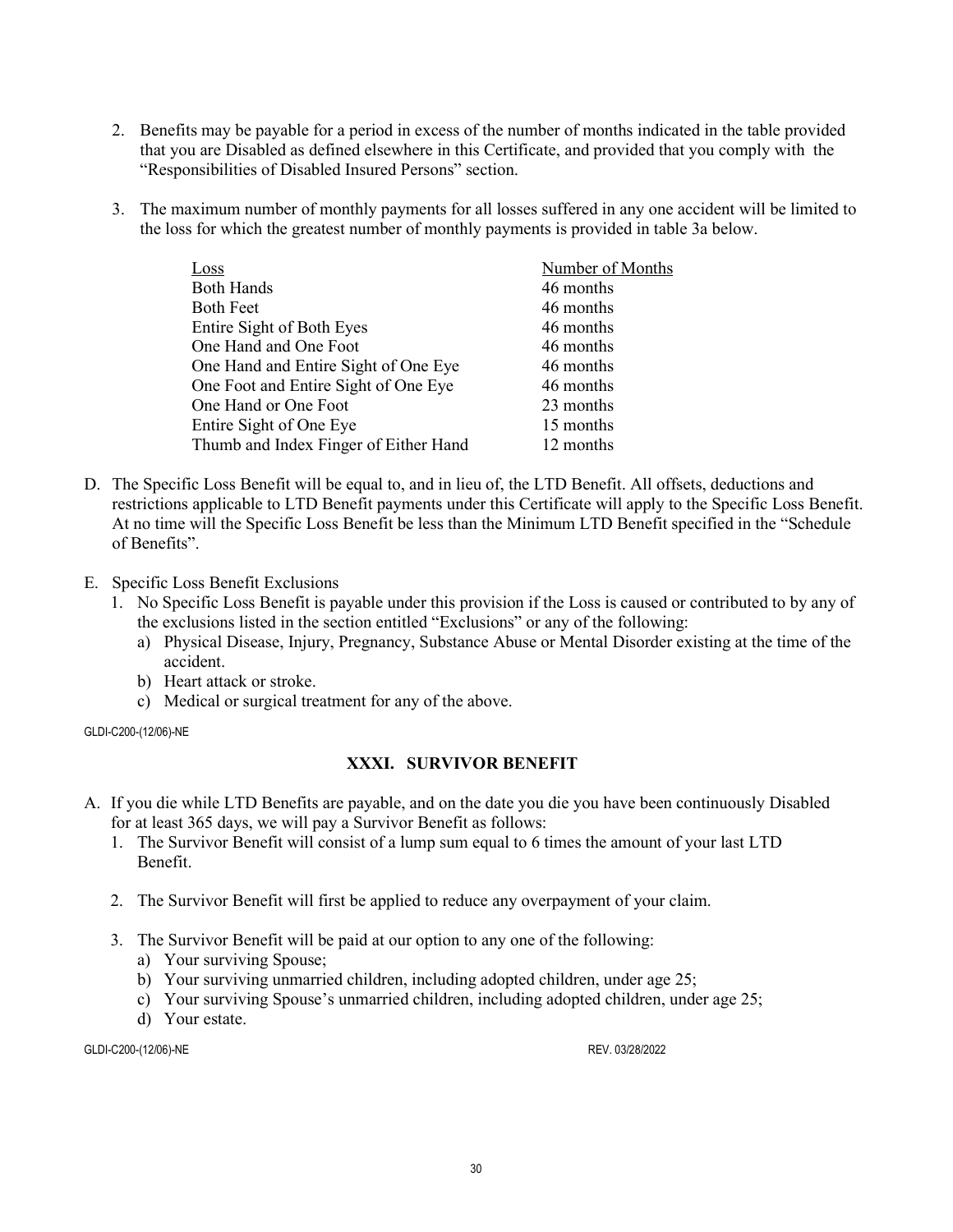### **XXXII.CONFORMITY WITH STATE AND FEDERAL LAW**

Any provision of this group LTD plan, which, on its effective date, is in conflict with the law of federal government or the state in which the group is located on such date is amended to conform to the minimum requirements of such law.

GLDI-C201-(05-11)-NE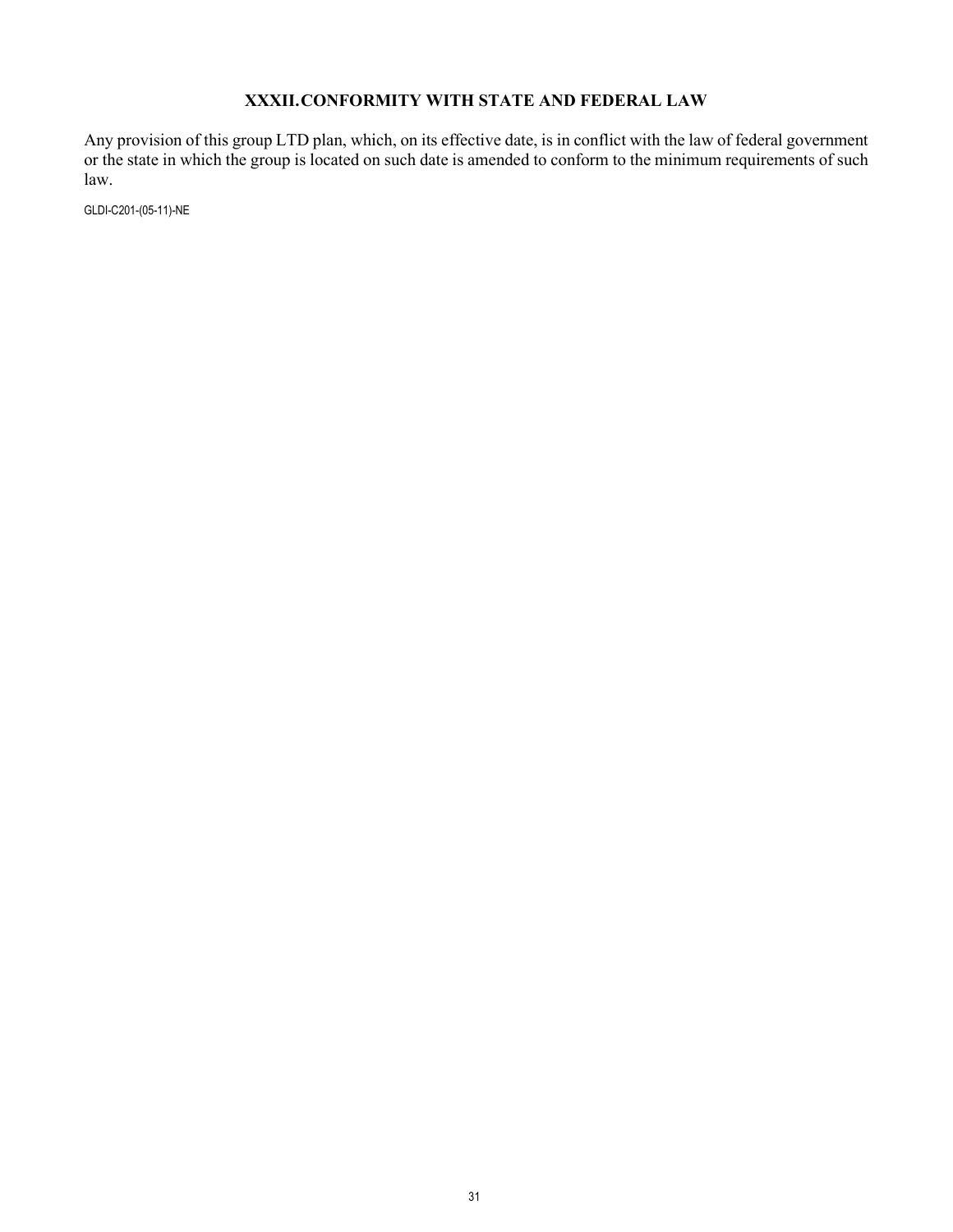## **MADISON NATIONAL LIFE INSURANCE COMPANY, INC.**

A Stock Insurance Company 1241 John Q. Hammons Drive . Madison, WI 53717

#### **AMENDMENT 1 TO THE GROUP LONG TERM DISABILITY INSURANCE CERTIFICATE OF COVERAGE**

This Amendment number 1 effective on February 1, 2020 amends certain provisions of the Group Long Term Disability Insurance Certificate of Coverage as specified below. Provisions under this Amendment are subject to all the terms and conditions, limitations and exclusions of the Group Policy, unless otherwise stated herein.

- 1. Under '**XI. PREDISABILITY EARNINGS**', part 'C.' is hereby deleted in its entirety and replaced with the following:
	- 'C. Predisability Earnings includes the following:
		- 1. your base rate of pay;
		- 2. overtime pay;
		- 3. extra duty pay;
		- 4. fringe benefits;
		- 5. extra pay (stipends).'
- 2. Under '**XVI. EXCLUSIONS**', item F. is hereby added as follows:
	- 'F. Pre-existing Conditions on Maximum Monthly Benefit increase:
	- 1. Your current LTD coverage. You are not covered for a Disability caused or contributed to by a Pre-existing Condition or medical or surgical treatment of a Pre-existing Condition unless you have been continuously insured under the Group Policy for at least 12 months and have been Actively at Work for at least 1 full day after the end of that 12 months.
	- 2. If you are not covered for a Disability because of the Pre-existing Condition exclusion for Your current LTD coverage, you are not covered for that same Disability for any LTD coverage increase because of an Eligible Class or Group Policy change.
	- 3. **Pre-existing Condition** means a mental or physical condition whether or not diagnosed or misdiagnosed for which you have consulted a Physician or other licensed medical professional, received medical treatment, services or advice, undergone diagnostic procedures, including self-administered procedures, or taken prescribed drugs or medications at any time during the 3 months period just before the effective date of your insurance under the Group Policy.
- 3. Under '**XXVIII. COST OF LIVING ADJUSTMENT (COLA) BENEFIT**', under part 'C.', item '1.' is hereby deleted in its entirety and replaced with the following:
	- '1. On the first March 1st on which you are eligible for the COLA Benefit, your COLA Factor means onehalf the percentage rate of increase, expressed as a decimal, in the CPI-W as published by the U.S. Department of Labor for the calendar month that falls 90 days prior to the date the annual adjustment is made compared to the same calendar month for the previous year, not to exceed 7%.'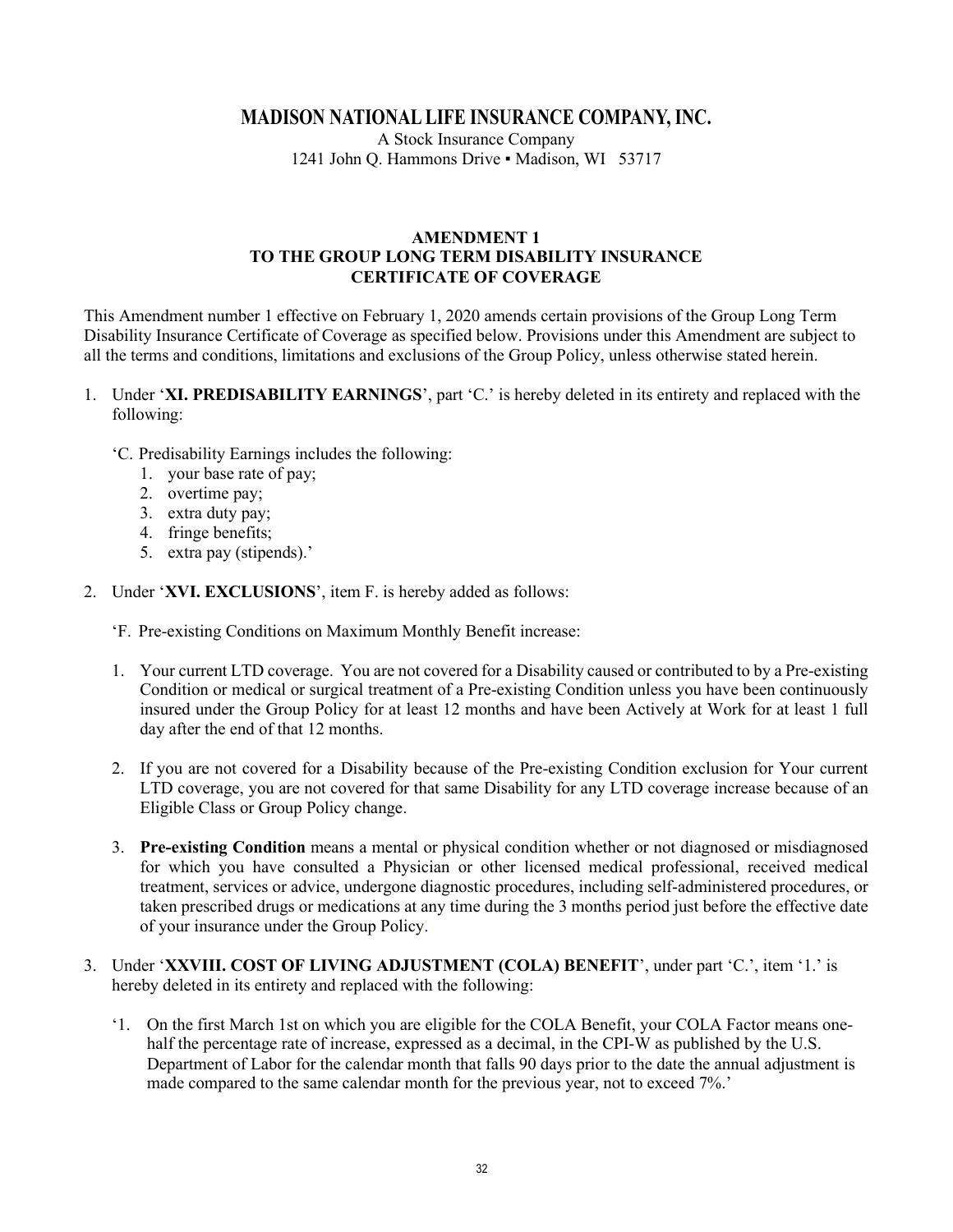All other terms, provisions and conditions of the Certificate of Coverage remain unchanged except as stated above.

## **MADISON NATIONAL LIFE INSURANCE COMPANY, INC.**

By

Larry R. Graber

President

GLDI-C7000-(12/06)-NE Rev. 04/01/2020